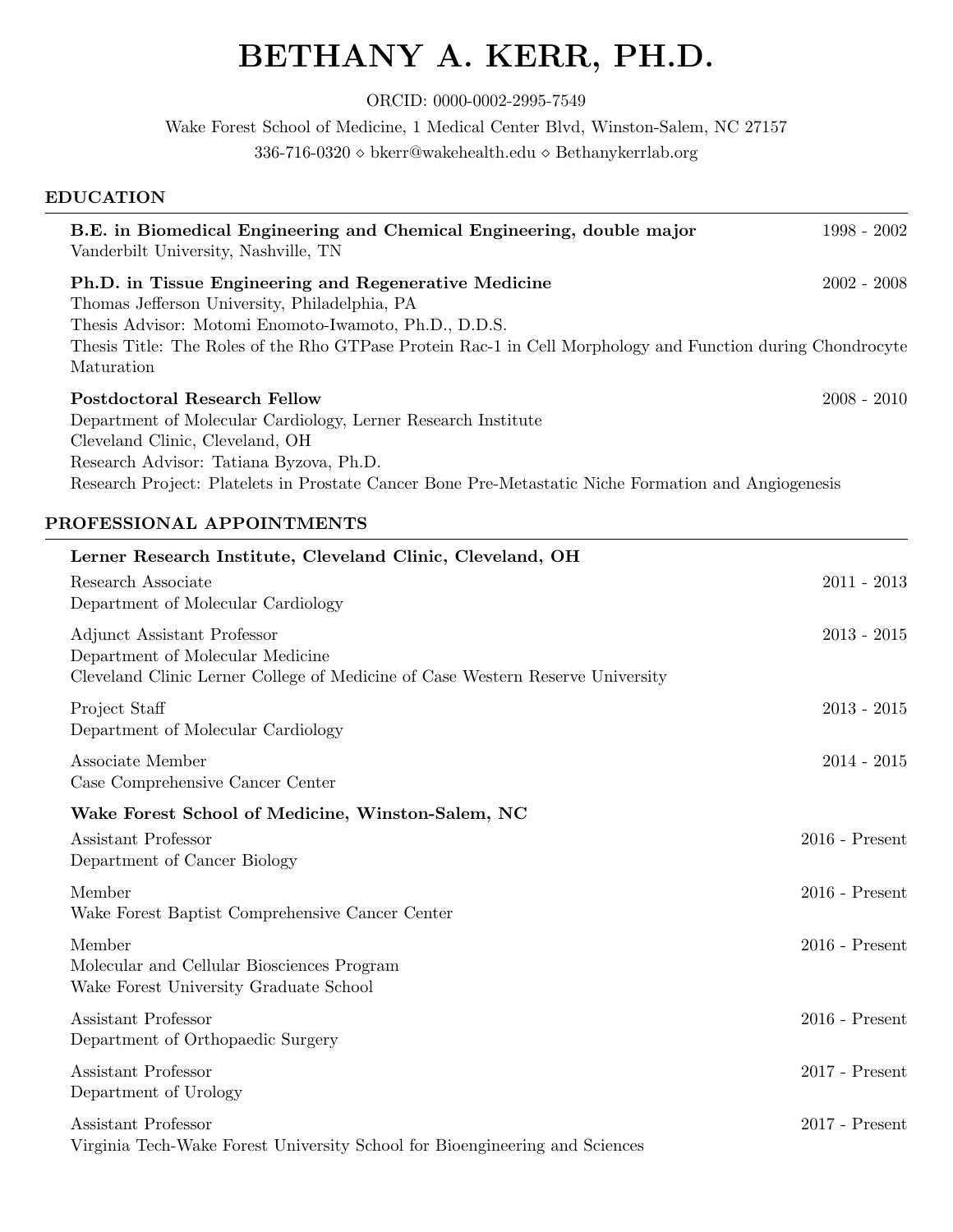## LEADERSHIP TRAINING

| Cleveland Clinic Leadership Academy                                                                                                                                              | $2013 - 2015$ |
|----------------------------------------------------------------------------------------------------------------------------------------------------------------------------------|---------------|
| USBJI Young Investigator Workshop                                                                                                                                                | 2017          |
| Wake Forest CTSI Translational Research Academy                                                                                                                                  | $2017 - 2019$ |
| Early Career Development Program for Women                                                                                                                                       | 2019          |
| RESEARCH TRAINING                                                                                                                                                                |               |
| Undergraduate Research Volunteer                                                                                                                                                 | $2000 - 2001$ |
| Biomedical Engineering Department, Vanderbilt University, Nashville, TN                                                                                                          |               |
| Research Advisor: Robert Roselli, Ph.D.                                                                                                                                          |               |
| Research Project: Characterized vesicular transport across lung endothelial cell using fluorescently labeled dextran                                                             |               |
| Basic Science Research Intern                                                                                                                                                    | Summer 2001   |
| Cellular Biochemistry Section, Lead Discovery Department                                                                                                                         |               |
| AstraZeneca Pharmaceuticals, Wilmington, DE                                                                                                                                      |               |
| Research Advisor: Nathan Spears, Ph.D.                                                                                                                                           |               |
| Research Project: Designed ELISA-based assays to determine the effectiveness of proprietary compounds in<br>inhibiting the secretion of APP- $\beta$ in transfected HEK293 cells |               |
| Undergraduate BME Design Project                                                                                                                                                 | $2001 - 2002$ |
| Biomedical Engineering Department, Vanderbilt University, Nashville, TN                                                                                                          |               |
| Research Advisor: Todd Giorgio, Ph.D.                                                                                                                                            |               |
| Research Project: Genetic Identification of Hazardous Indoor Air Organisms                                                                                                       |               |
| Clinical Trials Management Research Intern                                                                                                                                       | Summer 2002   |
| AstraZeneca Pharmaceuticals, Wilmington, DE                                                                                                                                      |               |
| Supervisor: Jennifer Varquez, R.N.                                                                                                                                               |               |
| Project: Managed the regulatory documentation for submission to the FDA to obtain drug approval after a phase                                                                    |               |
| II clinical trial                                                                                                                                                                |               |

#### INSTITUTIONAL SERVICE

| <b>School of Medicine</b>                                                 |                  |
|---------------------------------------------------------------------------|------------------|
| Member, Cancer Biology Graduate Program                                   | $2016$ - Present |
| Interviewer, Molecular and Cellular Biosciences Ph.D. Program Recruitment | $2016$ - Present |

| Interviewer, Molecular and Cellular Biosciences Ph.D. Program Recruitment | $2016$ - Present |
|---------------------------------------------------------------------------|------------------|
| Associate Faculty, Women in Medicine and Science                          | $2016$ - Present |
| Member, Radiation Safety Committee                                        | $2016 - 2021$    |
| Member, Chemical Safety Committee                                         | $2016$ - Present |
| Interviewer, Medical School Recruitment                                   | $2016$ - Present |
| Member, Molecular Medicine and Translational Sciences Graduate Program    | $2017$ - Present |
| Faculty Advisor, Wake Up to Science Graduate Student Group                | $2018$ - Present |
| Reviewer, Medical Student Research Program                                | $2020$ - Present |
| Reviewer, EICS/ENGAGED Summer Program                                     | $2021$ - Present |
| <b>Comprehensive Cancer Center</b>                                        |                  |
|                                                                           |                  |
| Member, Prostate Cancer Center of Excellence                              | $2016$ - Present |
| Member, Genitourinary Disease Oriented Team                               | $2016$ - Present |
| Member, Lung Disease Oriented Team                                        | $2016$ - Present |
| Member, Center for Redox Biology and Medicine                             | $2016$ - Present |
| Organizer, Metastasis Interest Group                                      | $2016 - 2018$    |
| Chair, Tumor Tissue and Pathology Shared Resource Advisory Committee      | $2017$ - Present |
| Chair, Flow Cytometry Shared Resource Advisory Committee                  | $2017$ - Present |
| Ad hoc Reviewer, Internal Pilot Awards                                    | $2018$ - Present |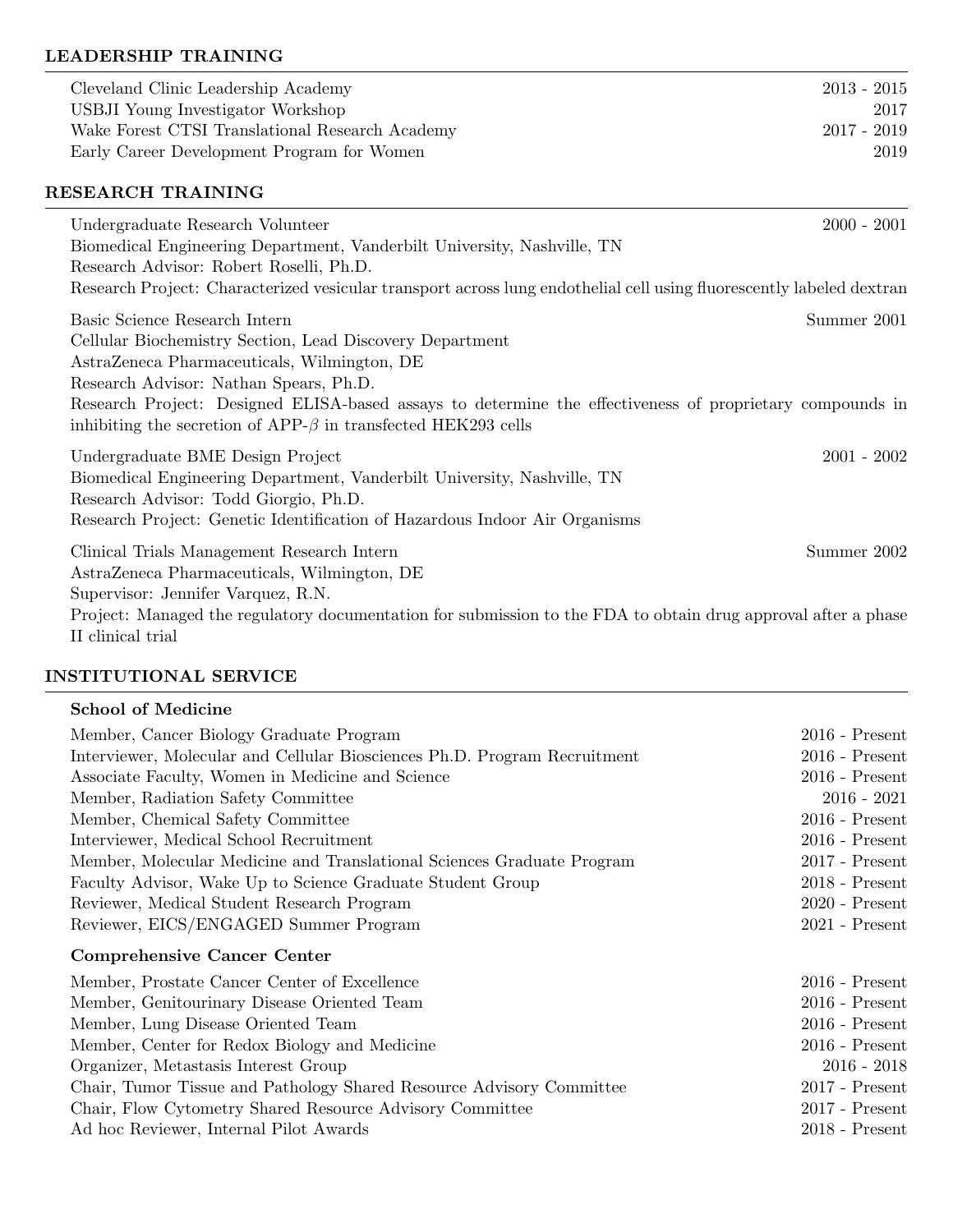## EXTRAMURAL APPOINTMENTS AND SERVICE

| <b>National Funding Agency Review</b>                                                                                              |                                    |
|------------------------------------------------------------------------------------------------------------------------------------|------------------------------------|
| NIH: Fellowship: Surgical Sciences, Biomedical Imaging, and Bioengineering (SBIB) IRG<br>Ad hoc Member                             | October 12, 2016,<br>June 15, 2021 |
| NIH: Tumor Microenvironment (TME) IRG, ECR Member                                                                                  | February 23-24, 2017               |
| NSF: Experimental Program to Stimulate Competitive Research (EPSCoR)<br>Research Fellows Competition, Ad hoc Reviewer              | 2021                               |
| NIH/NCI: Special Emphasis Panel (SEP-3): Prosate, GU, Ovarian, Ad hoc Member                                                       | October 21-22, 2021                |
| <b>International Funding Agency Review</b>                                                                                         |                                    |
| Swiss National Science Foundation and Japan Society for the Promotion of Science<br>Joint Research Projects, Ad hoc Reviewer       | 2016                               |
| Swiss National Science Foundation, Ad hoc Reviewer                                                                                 | $2017 - 2019$                      |
| INSERM Cancer Plan, French National Alliance for Life and Health Sciences<br>and French National Cancer Institute, Ad hoc Reviewer | 2018                               |
| <b>Foundation Review</b>                                                                                                           |                                    |
| Prostate Cancer UK, Ad hoc Reviewer                                                                                                | 2018                               |
| Breast Cancer Now, Ad hoc Reviewer                                                                                                 | 2019                               |
| La Caixa Foundation, Ad hoc Reviewer                                                                                               | $2019$ - Present                   |
| METAvivor, Ad hoc Reviewer                                                                                                         | 2021                               |
| <b>Editorial Boards</b>                                                                                                            |                                    |
| Science Translational Medicine, Associate Scientific Advisor                                                                       | $2019 - 2020$                      |
| Cells, Tissues, Organs, <i>Editorial Board Member</i>                                                                              | $2019$ - Present                   |
| Translational Oncology, Editorial Board Member                                                                                     | $2020$ - Present                   |

## Journal Review

| Journal of Clinical Medicine      |
|-----------------------------------|
| Molecular Biology Reports         |
| Molecular Medicine Reports        |
| Oncogene                          |
| Oncotarget                        |
| OncoTargets and Therapy           |
| PL <sub>o</sub> S ONE             |
| Scientific Reports                |
| Stem Cells                        |
| Stem Cells Translational Medicine |
| Translational Research            |
| <b>Translational Oncology</b>     |
| Trends in Cancer                  |
|                                   |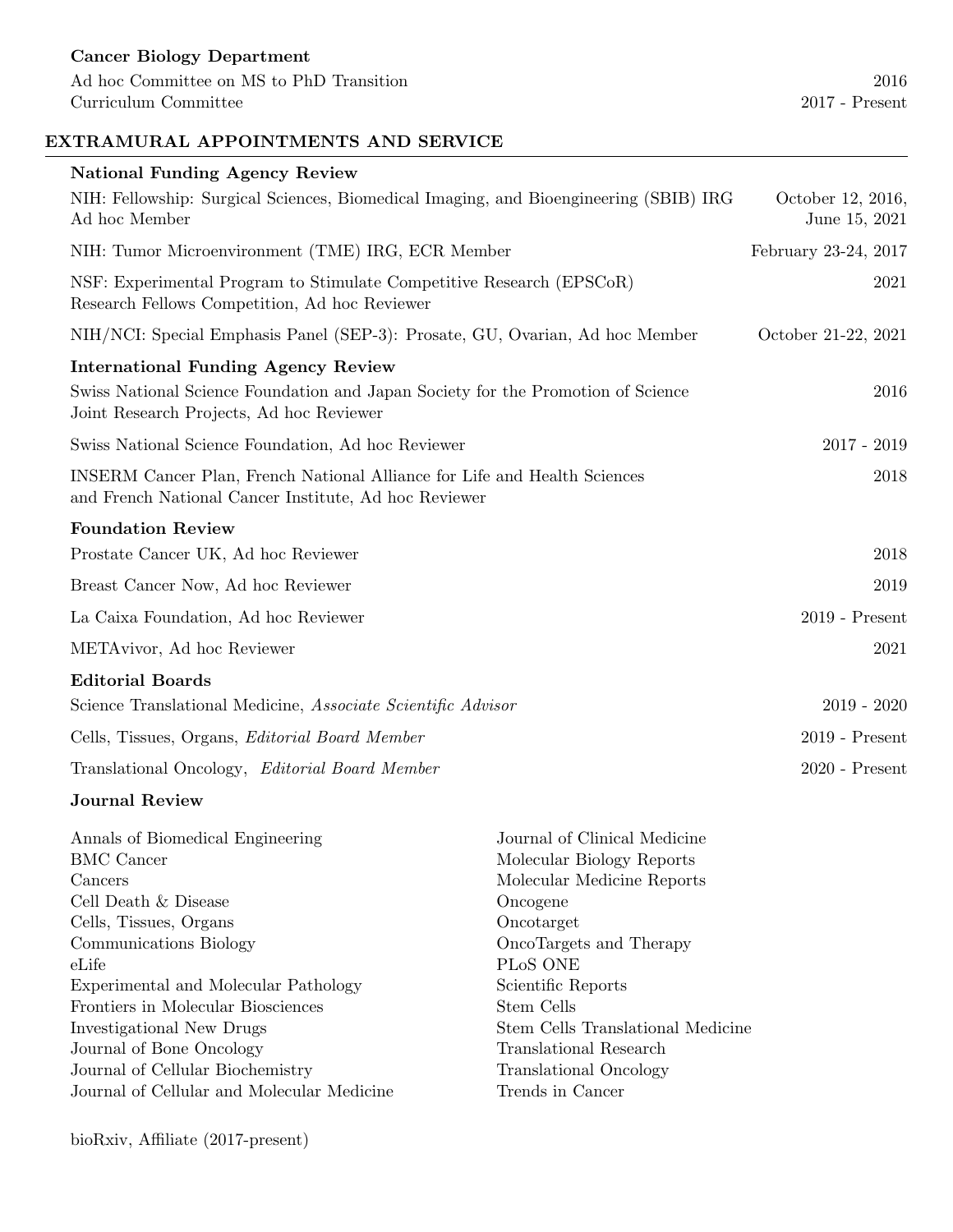#### **Other**

| Session Moderator<br>Vasculata Workshop, Cleveland, OH                                                                                                                                                               | July 29-31, 2009 |
|----------------------------------------------------------------------------------------------------------------------------------------------------------------------------------------------------------------------|------------------|
| Conference Vice Chair<br>Gordon Research Seminar: Paths to a Research Career in Platelet Biology and Hemostasis/Thrombosis<br>Cell Biology of Megakaryocytes and Platelets Gordon Research Conference, Galveston, TX | March 9-10, 2013 |
| Poster Judge<br>Mid-Atlantic PREP & IMSD Research Symposium                                                                                                                                                          | 2019             |
| Reviewer<br>Dr. Jennifer Leigh Ingram Travel Award<br>Graduate Women in Science- Research Triangle Chapter                                                                                                           | $2019$ - Present |
| Moderator<br>Team 21: Targeting Enzalutamide-Resistant CRPC in Bone Metastasis<br>Prostate Cancer Foundation Women in Science Team Forum                                                                             | October 20, 2020 |
| Moderator<br>Interplay Between the Hematologic System and Solid Tumor Progression Session<br>American Society of Hematology Scientific Workshop: Interplay between Coagulation and Malignancy                        | December 3, 2020 |

## PROFESSIONAL MEMBERSHIPS AND SERVICE

| American Association for Cancer Research<br>Communications Committee Member, Associate Member Council<br>Questions Sub-Committee Chair (2015 - 2016)                            | 2013 |
|---------------------------------------------------------------------------------------------------------------------------------------------------------------------------------|------|
| Society for Basic Urologic Research<br>Media Committee Chair (2017 - 2018; 2020 - Present)<br>Media Committee Vice Chair (2018 - 2019)<br>Membership Committee (2020 - Present) | 2014 |
| Society of Women Engineers                                                                                                                                                      | 2002 |
| American Association for the Advancement of Science                                                                                                                             | 2008 |
| National Postdoctoral Association                                                                                                                                               | 2008 |
| Sigma Xi Honor Society                                                                                                                                                          | 2008 |
| North American Vascular Biology Organization                                                                                                                                    | 2010 |
| American Society of Hematology                                                                                                                                                  | 2011 |
| American Heart Association                                                                                                                                                      | 2011 |
| International Bone and Mineral Society                                                                                                                                          | 2012 |
| Metastasis Research Society                                                                                                                                                     | 2016 |
| Cancer and Bone Society                                                                                                                                                         | 2020 |

## HONORS AND AWARDS

| Hewlett-Packard Employee-Sponsored Academic Merit Scholarship                                     | 1998          |
|---------------------------------------------------------------------------------------------------|---------------|
| Order of the Engineer                                                                             | 2002          |
| Percival E. and Ethel Brown Foerderer Foundation Fellowship                                       | $2002 - 2003$ |
| Thomas Jefferson University Doctoral Student Research Fellowship                                  | $2003 - 2006$ |
| Jefferson College of Graduate Studies Alumni Travel Fellowship                                    | 2007          |
| NIH/NCI Ruth L. Kirschstein National Research Service Award                                       | $2011 - 2013$ |
| Hot Topic Lecturer at Cell Biology of Megakaryocytes and Platelets Gordon Research Conference     | 2011          |
| International Society on Thrombosis and Haemostasis New Investigator Travel Award                 | 2011          |
| Baxter Young Investigator Award                                                                   | 2011          |
| Council on Arteriosclerosis, Thrombosis and Vascular Biology Travel Award for Young Investigators | 2012          |
| LRI Molecular Cardiology Department Bernadine Healy Award for Best Presentation                   | 2012          |
|                                                                                                   |               |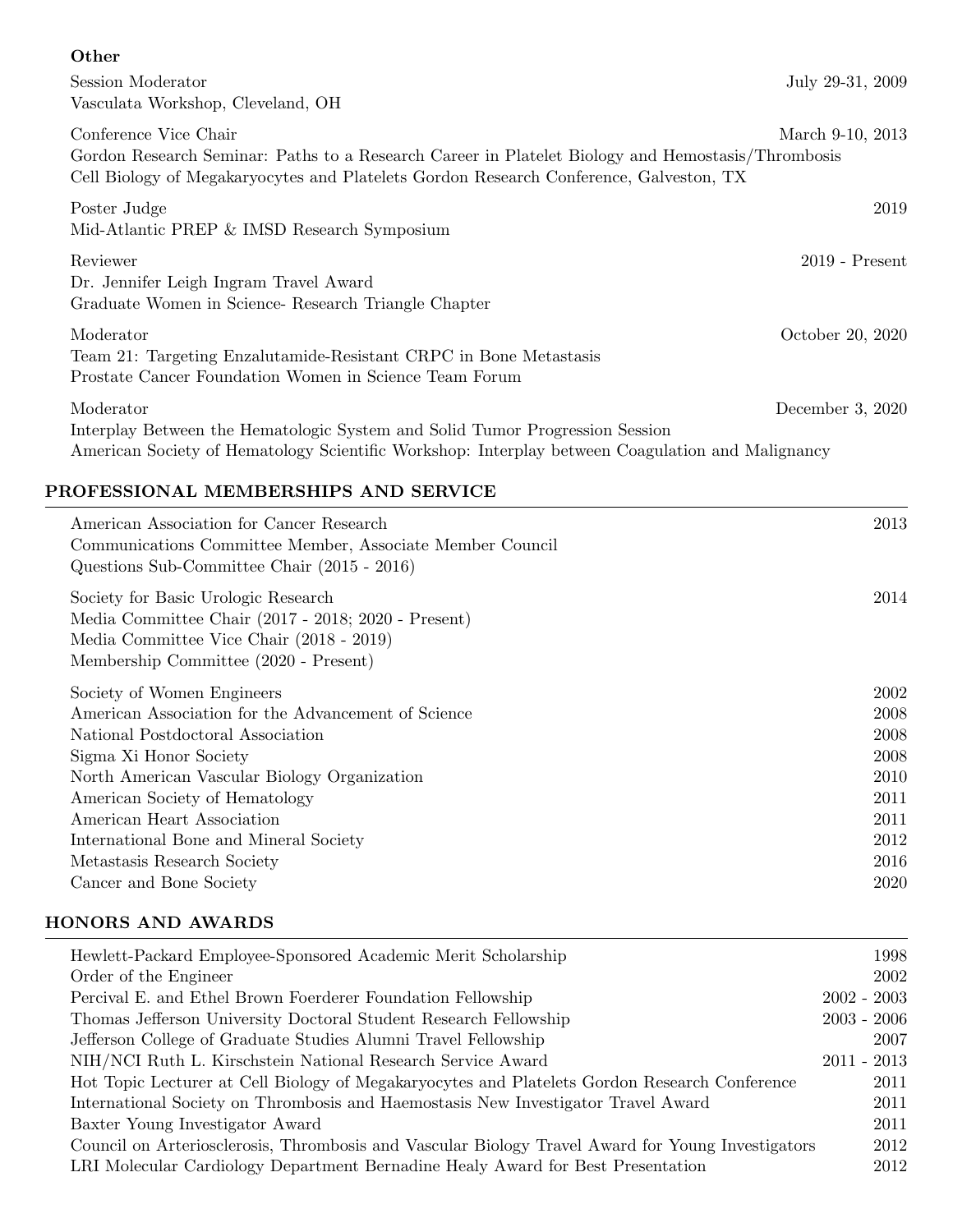| LRI Postdoctoral Fellow and Research Associate Awards for Excellence in Research, Honorable Mention |             | 2013 |
|-----------------------------------------------------------------------------------------------------|-------------|------|
| American Society of Hematology Abstract Achievement Award                                           |             | 2013 |
| NIH/NCI Pathway to Independence Award                                                               | 2014 - 2019 |      |
| Cleveland Clinic Education Institute Certificate                                                    |             |      |
| in Essentials of Clinical and Classroom Teaching and Assessment Series                              |             | 2014 |
| National Center for Regenerative Medicine Cancer Stem Cell Conference Abstract Award                |             | 2016 |
| USBJI Young Investigator Workshop Invitee                                                           |             | 2017 |
| CTSI Translational Research Academy Scholar                                                         |             | 2017 |
| Society for Basic Urologic Research Young Investigator Award                                        |             | 2019 |
|                                                                                                     |             |      |

## CURRENT FUNDING

## NIH/NCI R21 CA249349

(David Soto-Pantoja, PI; Bethany Kerr, Co-I) 4/1/2020 - 2/28/2022

#### Combinatorial Strategies for the Treatment of Brain Metastasis

The objective of this grant is to test whether CD47 blockade enhances responsiveness to irradiation by reinvigorating CD8+ T cell metabolism enhancing cytolytic activity against cancer cells to treat breast cancer brain metastasis.

Chronic Disease Research Fund 112511

(Tallant and Gallagher, Co-PI; Bethany Kerr, Co-I) 3/1/2021 - 1/31/2023

Effect of Nature's Muscadine Grape Extract

on Breast and Prostate Cancer **business** 2,000,000/year direct costs

The goal is to determine effect of muscadine grape extract on breast cancer cell and tumor growth as a monotherapy and in combination with other chemotherapeutic agents. We will also determine the effect of muscadine grape extract as a possible breast cancer chemo-preventative agent. Phase I/II clinical trials using MGE extract in breast and prostate cancer patients will be performed at WFBCCC.

METAvivor Translational Research Award

#### Profiling Combinatorial Treatment Response in Early and Late Bone Metastatic Breast Cancer  $$250,000$  direct costs

The overall objectives of this proposal are to test the efficacy of single or combined antiestrogen and a TKI in the early and late stages of breast cancer bone metastases, to develop biomarkers of treatment response, and prevent the spread of metastatic growth.

## COMPLETED FUNDING

| NIH/NIAMS Institutional Training Grant T32 AR052273                                                                                                                                   |                                                          |
|---------------------------------------------------------------------------------------------------------------------------------------------------------------------------------------|----------------------------------------------------------|
| (Irving Shapiro, PI; Bethany Kerr, Graduate Student)                                                                                                                                  | $9/1/2006 - 5/30/2008$                                   |
| Training in Tissue Engineering and Regenerative Medicine                                                                                                                              | $$174,039/\text{year}$ direct costs                      |
| NIH/NHLBI Institutional Training Grant T32 HL007914<br>(Edward Plow, PI; Bethany Kerr, Postdoctoral Fellow)<br>Training in Vascular Biology and Pathology                             | $3/15/2010 - 12/31/2010$<br>$$191,295/year$ direct costs |
| NIH/NCI Ruth L. Kirschstein National Research Service Award F32 CA142133<br>(Bethany Kerr, PI)<br>Molecular Mechanisms of Prostate Cancer Induced Bone Remodeling                     | $1/1/2011 - 3/15/2013$<br>$$116,341/year$ direct costs   |
| Cleveland Clinic Research Programs Committee for Clinical Research RPC2012-1001<br>(Maria Mir, PI; Bethany Kerr, Co-PI)<br>Platelet Sequestered Tumor Markers in Renal Cell Carcinoma | $5/10/2012 - 5/10/2013$<br>$$50,000$ direct costs        |
| CTSI Ignition Fund<br>(Bethany Kerr, PI)<br>Development of an Immunocompetent Bone Microenvironment                                                                                   | $12/20/2016 - 3/10/2017$<br>$$5,000$ direct costs        |

(Bethany Kerr, PI) 7/1/2021 - 6/30/2023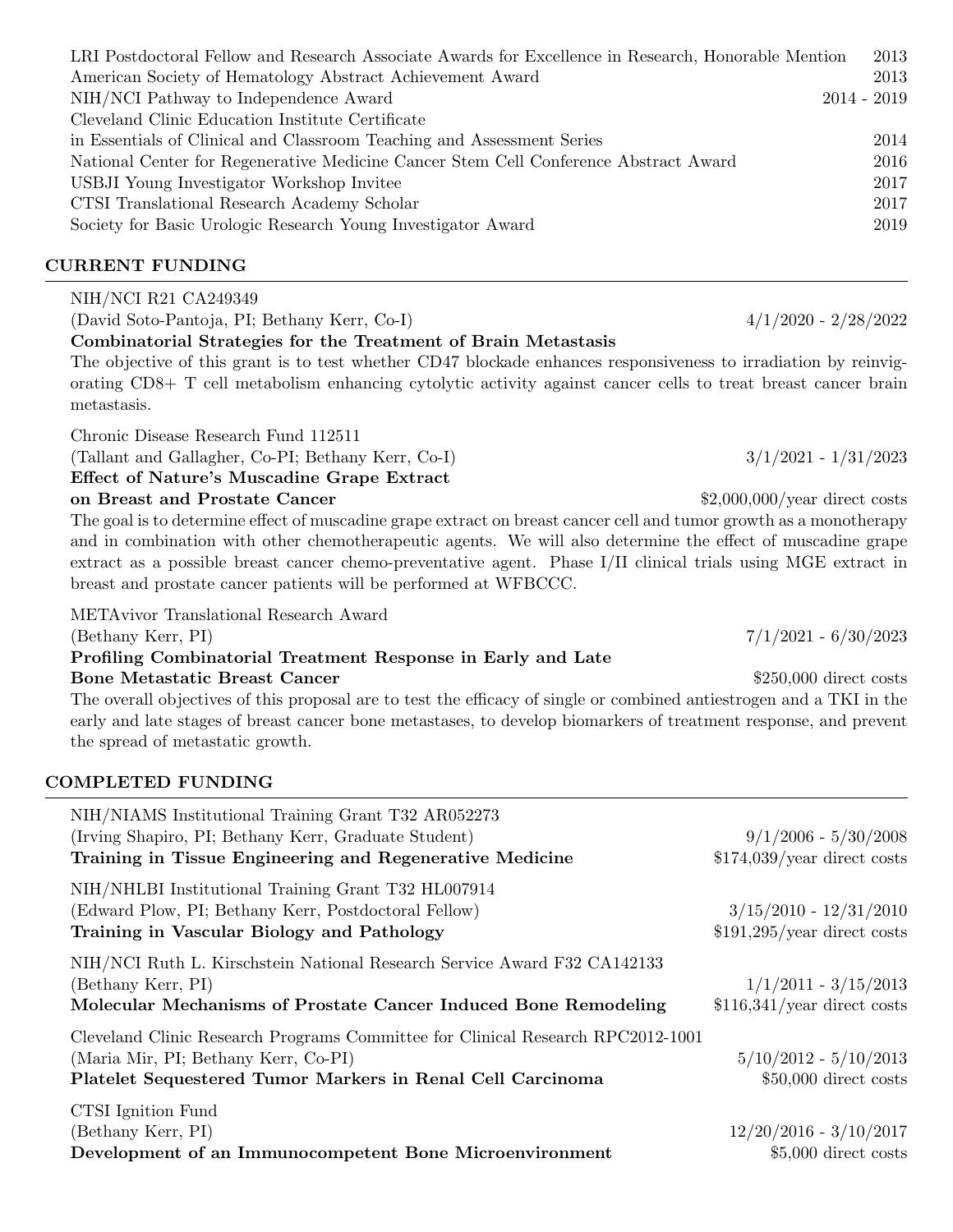| NIH/NCI R21 CA199628<br>(Gagan Deep, PI; Bethany Kerr, Co-I)<br>Development and Characterization of 3D Organoid Lines from Circulating Tumor Cells of African<br><b>American Prostate Cancer Patients</b> | $7/1/2016 - 6/30/2017$<br>$$129,032/year$ direct costs |
|-----------------------------------------------------------------------------------------------------------------------------------------------------------------------------------------------------------|--------------------------------------------------------|
| Plastic Surgery Pilot Award<br>(Tom Smith, PI; Bethany Kerr, Co-I)<br>Evaluating the Use of Sub-Atmospheric Pressure to Promote Bone Healing                                                              | $7/1/2017 - 6/30/2019$                                 |
| CTSI Ignition Fund<br>(Bethany Kerr, PI; Katherine Cook, Co-PI)<br>$ER\alpha$ Re-expression to Model Clinically-Relevant Breast Cancer Metastasis                                                         | $1/15/2019 - 4/10/2019$<br>\$5,000 direct costs        |
| NIH/NCI Pathway to Independence Award K99/R00 CA175291<br>(Bethany Kerr, PI)<br>CD117 Signaling as a Mechanism of Prostate Cancer Metastasis                                                              | $2/1/2014 - 11/30/2019$<br>$$249,000/year$ total costs |
| Elsa U. Pardee Foundation Award<br>(Bethany Kerr, PI; Ellen Quillen, Co-PI)<br>Profiling Cell Composition and Methylation in the Bone Pre-Metastatic Niche \$156,374 direct costs                         | $12/1/2018 - 4/30/2020$                                |
| CTSI Pilot Award<br>(Ellen Quillen, PI; Bethany Kerr, Co-I)<br>Reprogram of Methylation Analysis of Bone Cells to Improve High-Throughout Evaluation of Bone<br>Marrow Composition and Gene Expression    | $4/1/2019 - 9/30/2020$<br>$$40,000$ direct costs       |
| <b>SBT</b> Pilot Award<br>(Bethany Kerr, PI; Masoud Agah, Co-PI)<br>Label-Free Microfluidic Enumeration of Circulating Tumor Cells                                                                        | $7/1/2019 - 5/31/2021$<br>$$40,000$ direct costs       |
| CTSI Ignition Fund<br>(Bethany Kerr, PI)<br>Clinical Validation of CTCENSE CTC Entrapment Chip                                                                                                            | $2/26/2021 - 5/31/2021$<br>$$5,000$ direct costs       |

## PUBLICATIONS

#### Peer-Reviewed Publications

∗ indicates co-first authorship, ††indicates first and corresponding authorship, ‡indicates co-corresponding authorship, †indicates a student or fellow under my supervision

- 1. Szymczyk, Krysia H, Bethany A. Kerr, Theresa A. Freeman, Christopher S. Adams, and Marla J Steinbeck. Involvement of Hydrogen Peroxide in the Differentiation and Apoptosis of Preosteoclastic Cells Exposed to Arsenite. Biochemical Pharmacology. 72:761-9. DOI: 10.1016/j.bcp.2006.06.027. 2006.
- 2. Kerr, Bethany A, Tomohiro Otani, Eiki Koyama, Theresa A. Freeman, and Motomi Enomoto-Iwamoto. Small GTPase Protein Rac-1 Is Activated with Maturation and Regulates Cell Morphology and Function in Chondrocytes. Experimental Cell Research. 314:1303-12. DOI: 10.1016/j.yexcr.2007.12.029. 2008.
- 3. Kerr, Bethany A, Ranko Miocinovic, Armine K. Smith, Eric A. Klein, and Tatiana V. Byzova. Comparison of Tumor and Microenvironment Secretomes in Plasma and in Platelets during Prostate Cancer Growth in a Xenograft Model. Neoplasia. 12(5):388-96. DOI: 10.1593/neo.10166. 2010.
- 4. West, Xiaoxia Z.\*, Nikolay L. Malinin\*, Alona A. Merkulova, Miroslava Tischenko, Bethany A. Kerr, Ernest C. Borden, Eugene A. Podrez, Robert G. Salomon, and Tatiana V. Byzova. Oxidative Stress Induces Angiogenesis by Activating TLR2 with Novel Endogenous Ligands. Nature. 467(7318):972-6. DOI: 10.1038/nature09421. 2010.

Commentaries in Nature Immunology and Science Signaling

5. McCabe, N. Patrick\*, Bethany A. Kerr\*, Maria Madajka, Amit Vasanji, and Tatiana V. Byzova. Augmented Osteolysis in SPARC Deficient Mice with Bone Residing Prostate Cancer. Neoplasia. 13(1):31-9. DOI: 10.1593/neo.10998. 2011.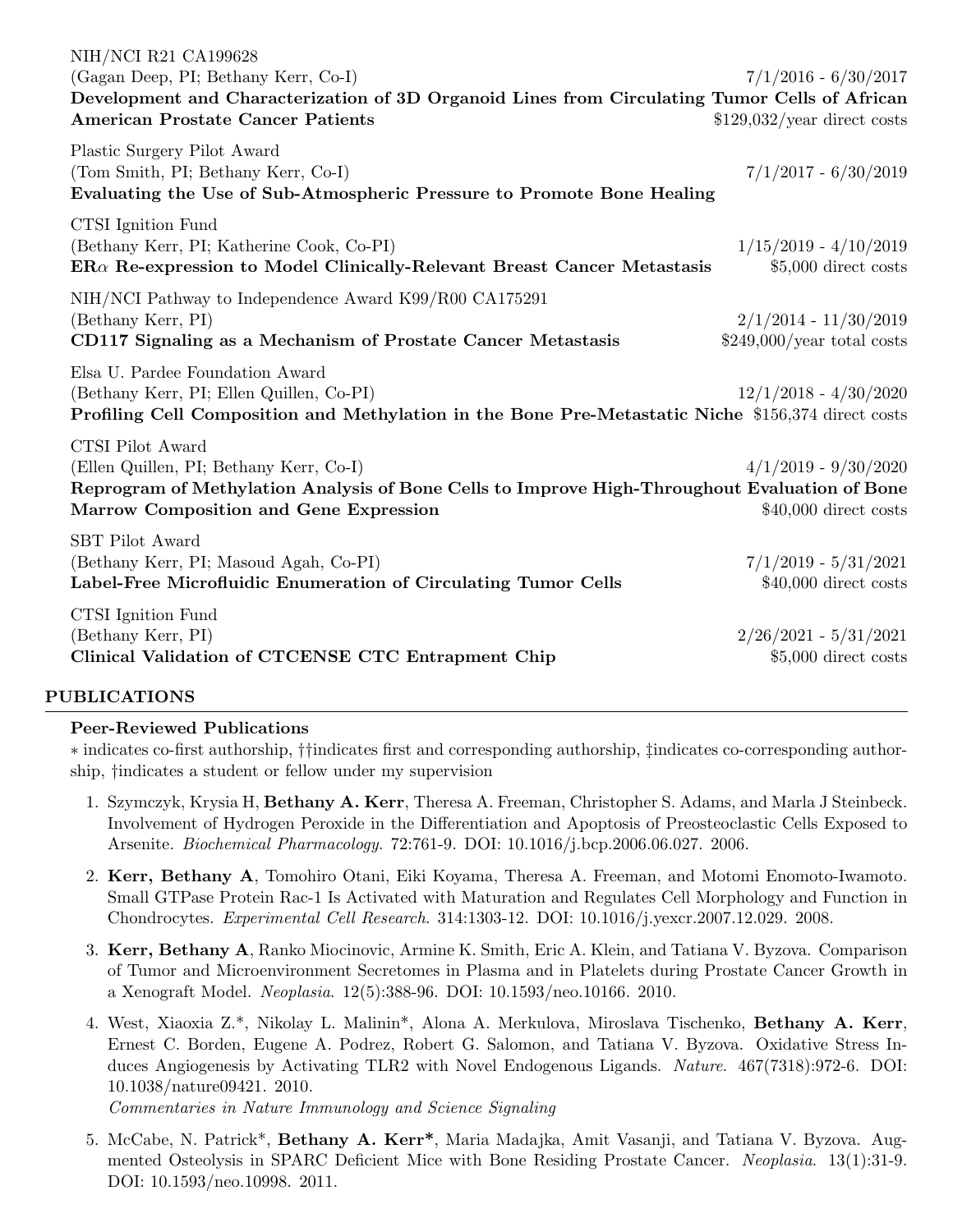- 6. Feng, Weiyi\*, Maria Madajka\*, Bethany A. Kerr\*, Ganapati H. Mahabeleshwar, Sidney W. Whiteheart, and Tatiana V. Byzova. A Novel Role for Platelet Secretion in Angiogenesis: Mediating Bone Marrow-derived Cell Mobilization and Homing. Blood. 117(14):3893-902. DOI: 10.1182/blood-2010-08-304808. 2011. Featured on cover; Commentary
- 7. West, Xiaoxia Z.\*, Nahum Meller\*, Nikolay L. Malinin, Lalit Deshmukh, Julia Meller, Ganapati H. Mahabeleshwar, Malory E. Weber, **Bethany A. Kerr**, Olga Vinogradova, and Tatiana V. Byzova. Integrin  $\beta$ 3 Crosstalk with VEGFR Accommodating Tyrosine Phosphorylation as a Regulatory Switch. PLoS ONE. 7(2):e31071. DOI: 10.1371/journal.pone.0031071. 2012.
- 8. Meller, Julia, Nikolay L. Malinin, Soumya Panigrahi, Bethany A. Kerr, Arohi Patil, Yi Ma, Lakshmi Venkateswaran, Igor B. Rogozin, Narla Mohandas, Mohammed S. Ehlayel, Eugene A. Podrez, Javier Chinen, and Tatiana V. Byzova. Novel aspects of Kindlin-3 function in humans based on a new case of leukocyte adhesion deficiency III. Journal of Thrombosis and Haemostasis. 10(7):1397-408. DOI: 10.1111/j.1538-7836.2012.04768.x. 2012.
- 9. Kerr, Bethany A., N. Patrick McCabe, Weiyi Feng, and Tatiana V. Byzova. Platelets Govern Pre-Metastatic Tumor Communication to Bone. *Oncogene.* 32(36):4319-24. DOI: 10.1038/onc.2012.447. 2013.
- 10. Kerr, Bethany A.\*, Lining Ma\*, Xiaoxia Z. West, Liang Ding, Nikolay L. Malinin, Malory E. Weber, Anna Goc, Payaningal R. Somanath, Marc S. Penn, Eugene A. Podrez and Tatiana V. Byzova. Interference with Akt Signaling in Dyslipidemia Diminishes Myocardial infarction and Promotes Survival by Inhibiting Oxidative Stress. Science Signaling. 6(287):ra67. DOI: 10.1126/scisignal.2003948. 2013. Featured on cover, Editor's summary
- 11. Ma, Lining, Bethany A. Kerr, Sathyamangla V. Naga Prasad, Tatiana V. Byzova, and Payaningal R. Somanath. Differential Effects of Akt1 Signaling on Short- vs. Long-Term Consequences of Myocardial Infarction and Reperfusion Injury. Laboratory Investigation. 94(10):1083-91. DOI: 10.1038/labinvest.2014.95. 2014.
- 12. Kerr, Bethany A.\*,††, Ranko Miocinovic\*, Armine K. Smith, Xiaoxia Z. West, Katherine E. Watts, Malory E. Weber, Amanda W. Alzayed†, Joseph C. Klink, Maria C. Mir, Tiffany Sturey, Donna E. Hansel, Warren D. Heston, Andrew J. Stephenson, Eric A. Klein, and Tatiana V. Byzova. CD117+ cells in the circulation are predictive of advanced prostate cancer. Oncotarget. 6(3):1889-97. DOI: 10.18632/oncotarget.2796. 2015.
- 13. Kerr, Bethany A.\*, Xiaoxia Z. West\*, Young-Woong Kim, Yongzhong Zhao, Miroslava Tischenko, Rebecca M. Cull, Timothy W. Phares, Xiao-Ding Peng, Jeremiah Bernier-Latmani, Tatiana V. Petrova, Ralf H. Adams, Nissim Hay, Sathyamangla V. Naga Prasad, and Tatiana V. Byzova. Stability and function of adult vasculature is sustained by Akt/Jagged1 signaling axis in endothelium. Nature Communications. 7:10960. DOI: 10.1038/ncomms10960. 2016.
- 14. Ren, Xiang, Brittni M. Foster†, Parham Ghassemi, Jeannine S. Strobl, Bethany A. Kerr, and Masoud Agah. Entrapment of Prostate Cancer Circulating Tumor Cells with a Sequential Size-Based Microfluidic Chip. Analytical Chemistry. 90(12):7526-34. DOI: 10.1021/acs.analchem.8b01134. 2018.
- 15. Kwok, Andy T, Joseph E. Moore, Samuel Rosas, Bethany A. Kerr, Rachel N. Andrews, Callistus M. Nguyen, Jingyun Lee, Cristina M. Furdui, Boyce E. Collins, Michael T. Munley, and Jeffrey S. Willey. Knee and Hip Joint Cartilage Damage from Combined Spaceflight Hazards of Low-Dose Radiation <1Gy and Prolonged Hind Limb Unloading. Radiation Research. 191(6):497-506. DOI: 10.1667/RR15216.1 2019.
- 16. Rosas, Samuel, Ryan T. Hughes, Michael Farris, Hwajin Lee, Emory R. McTyre, Johannes F. Plate, Lihong Shi, Cynthia L. Emory, A. William Blackstock, **Bethany A. Kerr**, and Jeffrey S. Willey. Cartilage Oligomeric Matrix Protein in Patients with Osteoarthritis is Independently Associated with Metastatic Disease in Prostate Cancer. Oncotarget. 10(46):4776-4785. DOI: 10.18632/oncotarget.27113. 2019.
- 17. Bracey, Daniel N.\*, Alexander H. Jinnah\*†, Jeffrey S. Willey, Thorsten M. Seyler, Ian D. Hutchinson, Patrick W. Whitlock, Thomas L. Smith, Kerry A. Danelson, Cynthia L. Emory, and Bethany A. Kerr. Investigating the Osteoinductive Potential of a Decellularized Xenograft Bone Substitute. Cells, Tissues, Organs. 207(2):97-113. DOI: 10.1159/000503280. 2019.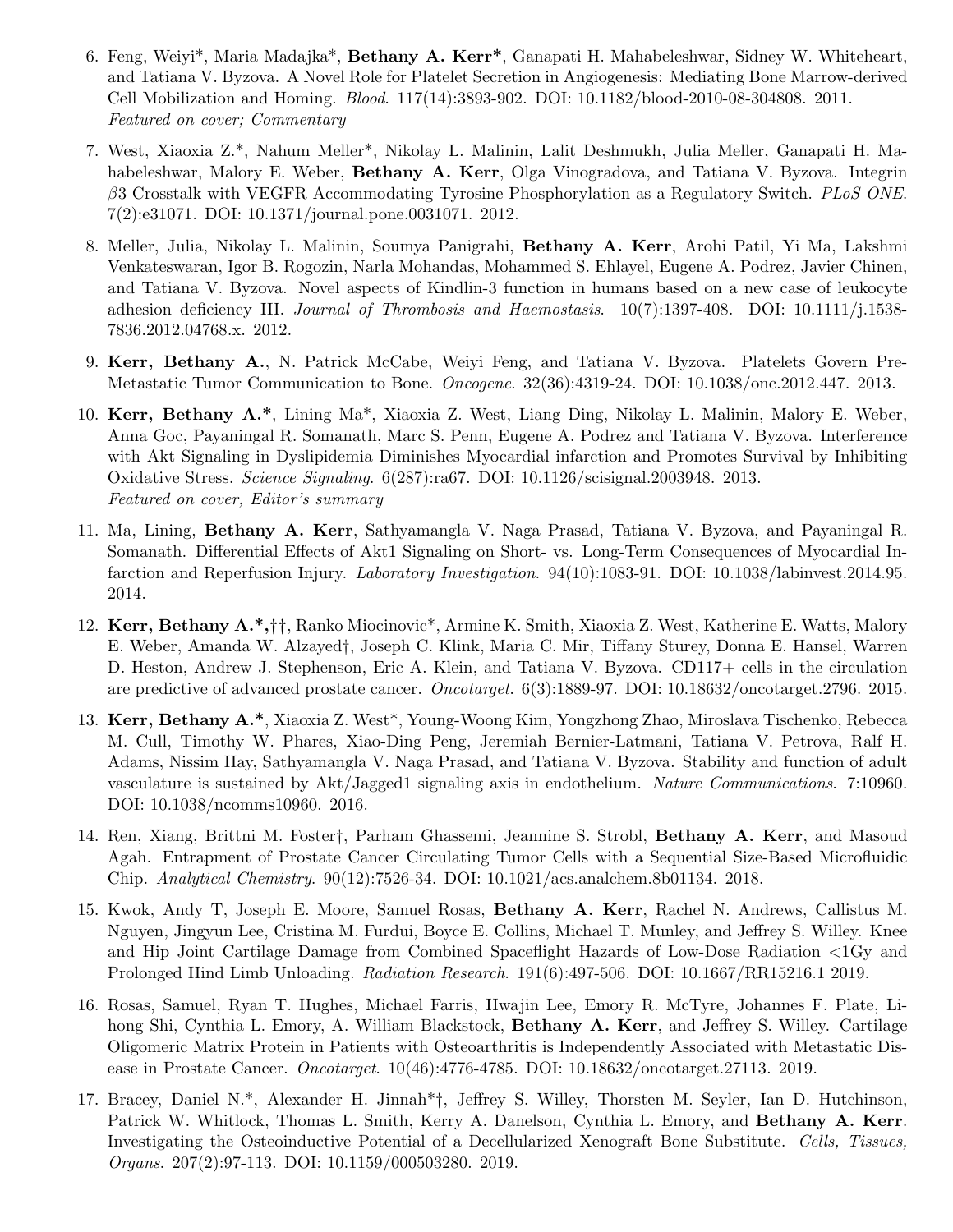- 18. Peak, Taylor C., Gati K. Panigrahi, Prakash Praharaj, Yixin Su, Lihong Shi, Jacqueline Chyr, Jos´e Rivera Chávez, Laura Flores-Bocanegra, Ravi Singh, Donald J. Vander Griend, Nicholas Oberlies, Bethany A. Kerr, Ashok Hemal, Rhonda L. Bitting, and Gagan Deep. Syntaxin 6-Mediated Exosome Secretion Regulates Enzalutamide Resistance in Prostate Cancer. Molecular Carcinogenesis 59(1):62-72. DOI: 10.1002/mc.23129. 2019.
- 19. Ghassemi, Parham, Xiang Ren, Brittni M. Foster†, Bethany A. Kerr, and Masoud Agah. Post-Enrichment Circulating Tumor Cell Detection and Enumeration via Deformability Impedance Cytometry. Biosensors and Bioelectronics. 150:111868. DOI: 10.1016/j.bios.2019.111868. 2020.
- 20. Kikkeri, Kruthika, Bethany A. Kerr, Andrea S. Bertke, Jeannine S. Strobl, and Masoud Agah. Passivated-Electrode Insulator-based Dielectrophoretic Separation of Heterogeneous Cell Mixtures. Journal of Separation Science. 43(8):1576-85. DOI: 10.1002/jssc.201900553. 2020.
- 21. Ghassemi, Parham, Koran S. Harris†, Xiang Ren, Brittni M. Foster†, Carl D. Langefeld, Bethany A. Kerr‡, and Masoud Agah‡. Comparative Study of Prostate Cancer Biophysical and Migratory Characteristics via Iterative Mechanoelectrical Properties (iMEP) and Standard Migration Assays. Sensors and Actuators B: Chemical. 321:128522. DOI: 10.1016/j.snb.2020.128522. 2020.
- 22. Kerr, Bethany A.††, Lihong Shi, Alexander H. Jinnah†, Koran S. Harris†, Jeffrey S. Willey, Donald P. Lennon, Arnold I. Caplan, and Tatiana V. Byzova. Kindlin-3 Mutation in Mesenchymal Stem Cells Results in Enhanced Chondrogenesis. Experimental Cell Research. 399:112456. DOI: 10.1016/j.yexcr.2020.112456. 2021.
- 23. Harris, Koran S†, Brittni M. Foster†, Lihong Shi, Mary E. Mobley, Phyllis L. Elliott†, Conner J. Song†, Kounosuke Watabe, Carl D. Langefeld, and Bethany A. Kerr. CD117/c-kit Represents a Prostate Cancer Stem-Like Subpopulation Driving Progression, Migration and TKI Resistance. Scientific Reports. 11(1):1465. DOI: 10.1038/s41598-021-81126-6. 2021.
- 24. Rosas, Samuel, Shane Tipton, T. David Luo, Bethany A. Kerr, Johannes F. Plate, Jeffrey S. Willey, and Cynthia L. Emory. A History of Past Prostate Cancer Still Carries Risk After Total Knee Arthroplasty. Journal of Knee Surgery. 34(3):293-7. DOI: 10.1055/s-0039-1695706. 2021.
- 25. Kerr, Bethany A.††, Koran S. Harris†, Lihong Shi, Jeffrey S. Willey, David R. Soto-Pantoja, and Tatiana V. Byzova. Platelet TSP-1 Controls Prostate Cancer-Induced Osteoclast Differentiation and Bone Marrow-Derived Cell Mobilization through TGFβ-1. American Journal of Clinical and Experimental Urology. 9(1):18- 31. DOI: 10.1101/2020.02.11.943860. 2021.
- 26. Jinnah, Alexander H.††, Patrick Whitlock, Jeffrey S. Willey, Kerry Danelson, Bethany A. Kerr, Cynthia L. Emory, Thomas L. Smith, and Daniel N. Bracey. Improved Osseointegration using Porcine Xenograft Compared to Demineralized Bone Matrix for the Treatment of Critical Defects in a Small Animal Model. Xenotransplantation. 28(2):e12662. DOI: 10.1111/xen.12662. 2021.
- 27. Kwok, Andy T., Nequesha S. Mohammed, Johannes F. Plate, Raghunatha R. Yammani, Samuel Rosas, Ted A. Bateman, Eric Livingston, Joseph E. Moore, Bethany A. Kerr, Jingyun Lee, Cristina M. Furdui, Li Tan, Mary L. Bouxsein, Virginia L. Ferguson, Louis S. Stodieck, David C. Zawieja, Michael D. Delp, Xiao W. Mao, Jeffrey S. Willey. Spaceflight and Hind Limb Unloading Induces an Arthritic Phenotype in Knee Articular Cartilage and Menisci of Rodents. Scientific Reports. 11(1):10469. DOI:10.1038/s41598-021-90010-2. 2021
- 28. Foster, Brittni M.†, Kendall L. Langsten†, Ammar Mansour, Lihong Shi, and Bethany A. Kerr. Tissue Distribution of Stem Cell Factor in Adults. Experimental and Molecular Pathology. In press.

#### Invited Reviews and Chapters

- 1. Kerr, Bethany A. and Tatiana V. Byzova. Integrin Alpha V. UCSD-Nature Molecule Pages. DOI: 10.1038/mp.a001211.01. 2010.
- 2. Kerr, Bethany A. and Tatiana V. Byzova. MicroCT: An Essential Tool in Bone Metastasis Research. Computed Tomography Clinical Applications. Ed. Luca Saba. InTech, 2012. 211-30. [http://www.intechopen.](http://www.intechopen.com/articles/show/title/microct-an-essential-tool-in-bone-metastasis-research) [com/articles/show/title/microct-an-essential-tool-in-bone-metastasis-research](http://www.intechopen.com/articles/show/title/microct-an-essential-tool-in-bone-metastasis-research)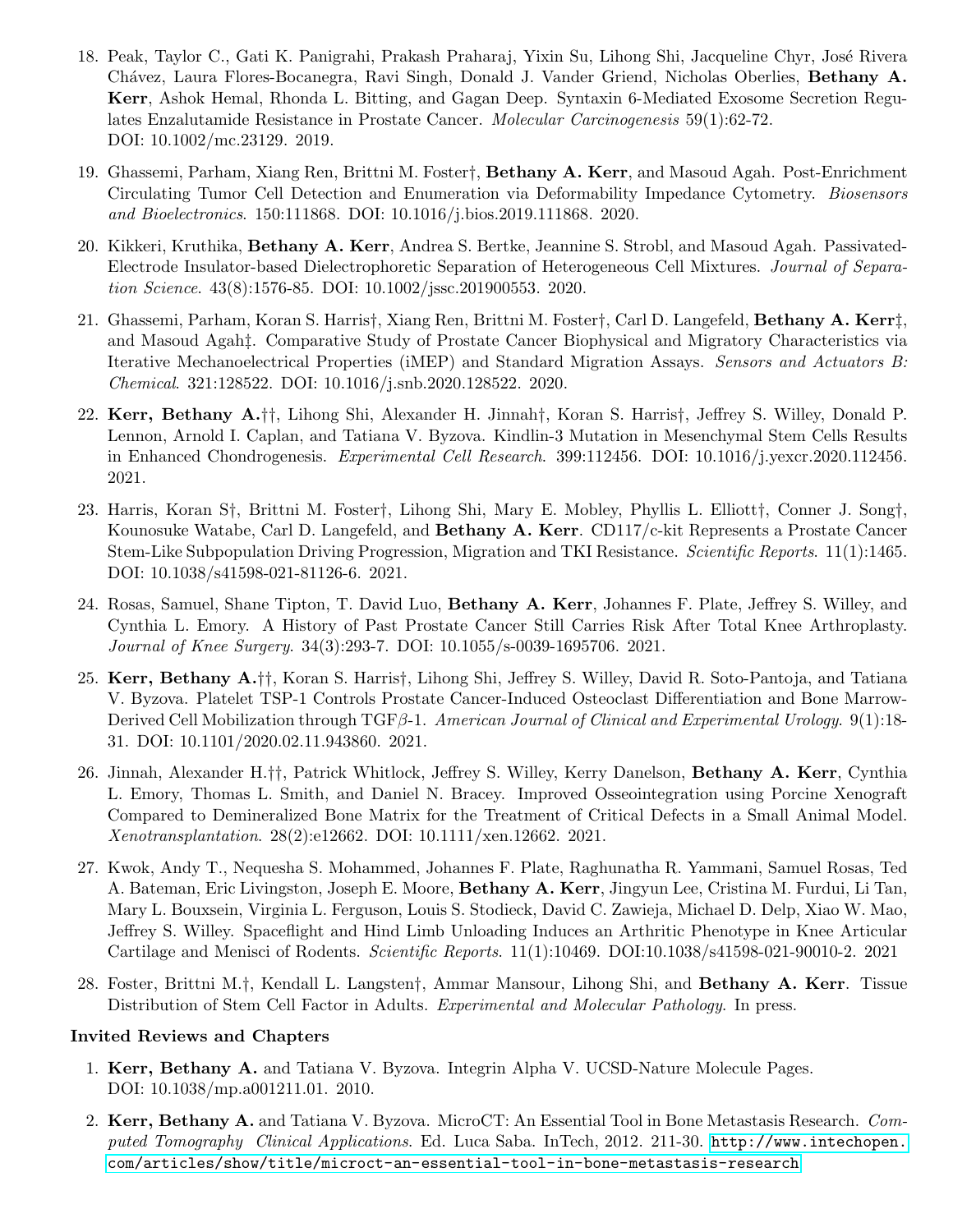- 3. Kerr, Bethany A. and Tatiana V. Byzova. Integrin Alpha V (ITGAV). Encyclopedia of Signaling Molecules. Ed. Sangdun Choi. Springer, 2013. 949-59. [http://www.springerreference.com/docs/html/chapterdbid](http://www.springerreference.com/docs/html/chapterdbid/309486.html)/ [309486.html](http://www.springerreference.com/docs/html/chapterdbid/309486.html)
- 4. Harris, Koran S.†and Bethany A. Kerr. Prostate Cancer Stem Cell Markers Drive Progression, Therapeutic Resistance, and Bone Metastasis. Stem Cells International. 2017:1-9. DOI: 10.1155/2017/8629234. 2017.
- 5. Foster, Brittni M.†, Danish Zaidi†, Tyler R. Young†, Mary E. Mobley, and Bethany A. Kerr. CD117/ckit in Cancer Stem Cell-Mediated Progression and Therapeutic Resistance. *Biomedicines.* 6(1):31. DOI: 10.3390/biomedicines6010031. 2018.
- 6. Jinnah, Alexander H.†, Benjamin C. Zacks†, Chukwuweike U. Gwam, and Bethany A. Kerr. Emerging and Established Models of Bone Metastasis. Cancers. 10(6):176. DOI: 10.3390/cancers10060176. 2018.

#### Miscellaneous Publications

- 1. Kerr, Bethany A. and Tatiana V. Byzova. αB-Crystallin: a Novel VEGF Chaperone. Blood. 115(16): 3181-3. DOI: 10.1182/blood-2010-01-262766. 2010. Commentary
- 2. Kerr, Bethany A. and Tatiana V. Byzova. The Dark Side of the Oxidative Force in Angiogenesis. Nature Medicine. 18(8):1184-5. DOI: 10.1038/nm.2881. 2012. Commentary
- 3. Kerr, Bethany A. An Aspirin a Day Keeps the Metastasis at Bay. Science Translational Medicine. 11(488):eaax1728. DOI: 10.1126/scitranslmed.aax1728. 2019. Editorial
- 4. Kerr, Bethany A. A Workout Plan to Prevent Metastasis. Science Translational Medicine. 11(496):eaax9564. DOI: 10.1126/scitranslmed.aax9564. 2019. Editorial
- 5. Kerr, Bethany A. Aging Is Just a State of Marrow. Science Translational Medicine. 11(504):eaay7698. DOI: 10.1126/scitranslmed.aay7698. 2019. Editorial
- 6. Kerr, Bethany A. A Trojan Horse Targeting Bone Metastasis. Science Translational Medicine. 11(512):eaaz3715. DOI: 10.1126/scitranslmed.aaz3715. 2019. Editorial
- 7. Kerr, Bethany A. A Two Step Program Preventing Bone Metastatic Relapse. Science Translational Medicine. 11(520):eaaz9759. DOI: 10.1126/scitranslmed.aaz9759. 2019. Editorial
- 8. Kerr, Bethany A. Immunomodulation in the Front, Bone-binding in the Back. Science Translational Medicine. 12(528):eaba2917. DOI: 10.1126/scitranslmed.aba2917. 2020. Editorial

## Published Abstracts

- 1. Szymczyk, Krysia H., Bethany A. Kerr, Christopher S. Adams, and Marla J. Steinbeck. Arsenite Induces Differentiation and Apoptosis of Pre-Osteoclastic Cells by a Hydrogen Peroxide-Dependent Mechanism. Journal of Bone and Mineral Research 28:S348. 2003
- 2. Smith, Armine K., Bethany A. Kerr, Eric Klein, Warren D. Heston, and Tatiana V. Byzova. 695 Role of Circulating Neoplastic Progenitor Cells in Detection and Staging of Prostate Cancer. The Journal of Urology 184(4). 2010.
- 3. Kerr, Bethany A. and Tatiana V. Byzova. Prostate Cancer-Derived G-CSF Primes the Pre-Metastatic Niche. Bone. 47:S287-8. 2010.
- 4. Kerr, Bethany A., Weiyi Feng, Maria Madajka, N. Patrick McCabe, and Tatiana V. Byzova. Platelets Transport the Tumor Secretome during Cancer Progression and Metastasis. Journal of Thrombosis and Haemostasis. 9:242-3. 2011.
- 5. Ma, Lining, Bethany A. Kerr, Xiaoxia Z. West, Nikolay L. Malinin, Malory E. Weber, Liang Ding, Payangingal R. Somanath, Eugene Podrez, and Tatiana V. Byzova. Interference with Akt Signaling in Dyslipidemia Diminishes Myocardial Infarction and Promotes Survival by Inhibiting Oxidative Stress. Heart. 98(Supp 2):E7-8. 2012.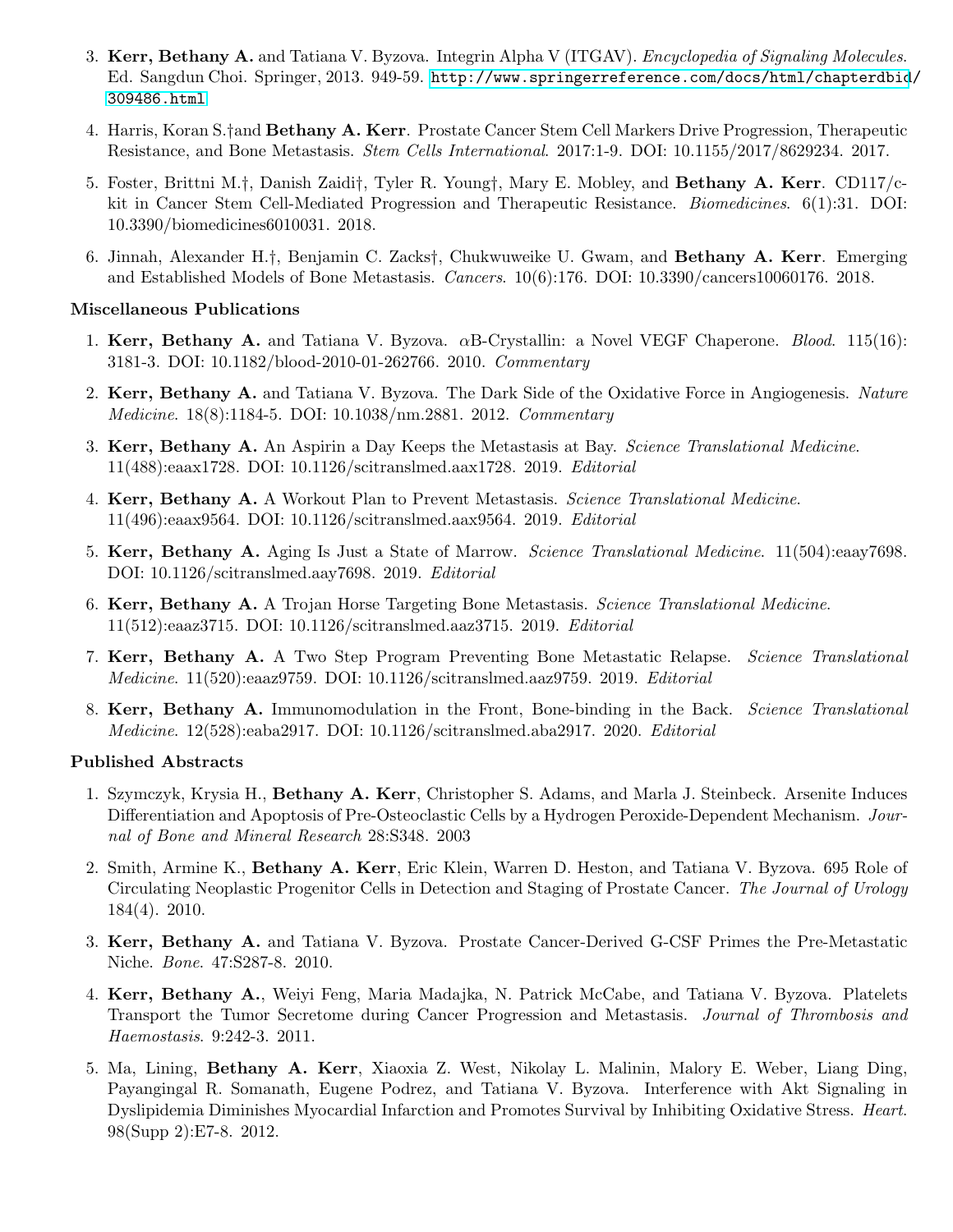- 6. Kerr, Bethany A. and Tatiana V. Byzova. Platelet Sequestered Proteins Mediate Communication Between Tumors and Bone. Blood. 122(21). 2013.
- 7. Kerr, Bethany A., Weiyi Feng, N. Patrick McCabe, and Tatiana V. Byzova. Platelets and the Tumor Cell Microenvironment. Blood. vol 12. 2013.
- 8. Kerr, Bethany A. Abstract 2229: CD117 Expression and Activation in Prostate Cancer Progression. Cancer Research. 75(15 Supplement):2229. 2015.
- 9. Byzova, Tatiana V. and Bethany A. Kerr. Platelets in Cancer Progression and Metastasis: As093. Journal of Thrombosis and Haemostasis. 13:33. 2015.
- 10. Harris, Koran S.†, Lihong Shi, Taylor C. Peak, Stephanie Sanders, Aleksander Skardal, and Bethany A. Kerr. Abstract 1983: CD117 Expression and Activation Induce Prostate Cancer Metastasis. Cancer Research. 77(13 Supplement):1983. 2017.
- 11. Shi, Lihong, Koran S. Harris†, Brittni M. Foster†, Aleksander Skardal, and Bethany A. Kerr. Abstract LB-315: CD117 Tyrosine Kinase Activation Drives Prostate Cancer Aggressiveness. Cancer Research. 78(16) Supplement):Abstract nr LB-315. 2018.

#### PRESENTATIONS

# Poster Presentations at Professional Meetings Orthopaedic Research Society Annual Meeting 2007 Rac-1 Activation in Chick Chondrocytes Induces Expression of a Mature Phenotype San Diego, CA American Society for Cell Biology Annual Meeting 2007 Rac Activation and Localization During Chondrocyte Maturation Washington, DC International Meeting on Cancer Induced Bone Disease 2009 Prostate Cancer-Derived G-CSF Primes the Pre-Metastatic Niche Arlington, VA Annual Meeting of the Society of Urologic Oncology 2009 Circulating Stem Cells Are Predictive of the Presence Bethesda, MD and Clinical Characteristics of Prostate Cancer International Platelet Symposium 2010 Platelets as Carriers of Tumor and Microenvironment Secretomes Ma'ale Hachamisha, Israel during Prostate Cancer Growth American Urological Association Annual Meeting 2010 Role of Circulating Neoplastic Progenitor Cells in Detection and Staging of Prostate Cancer San Francisco, CA Cell Biology of Platelets and Megakaryocytes Gordon Research Conference 2011 Platelet Alpha-Granules Sequester and Release the Tumor Secretome Galveston,TX Congress of the International Society on Thrombosis and Haemostasis 2011 Platelets Transport the Tumor Secretome during Cancer Progression and Metastasis Kyoto, Japan Annual Meeting of the Society of Urologic Oncology 2011 CD117 Expression in Circulating Cells as Potential Predictor of Advanced Prostate Cancer Bethesda, MD Atherosclerosis, Thrombosis, and Vascular Biology Scientific Sessions 2012 Akt1 Deletion Promotes Survival in a Model of Spontaneous Chicago, IL Myocardial Infarction and Atherosclerosis Cell Biology of Platelets and Megakaryocytes Gordon Research Conference 2013 Platelets Mediate Pre-Metastatic Tumor-Bone Communication Galveston, TX National Center for Regenerative Medicine Cancer Stem Cell Conference 2014 Circulating CD117+ Cells Are a Biomarker of Advanced Prostate Cancer Cleveland, OH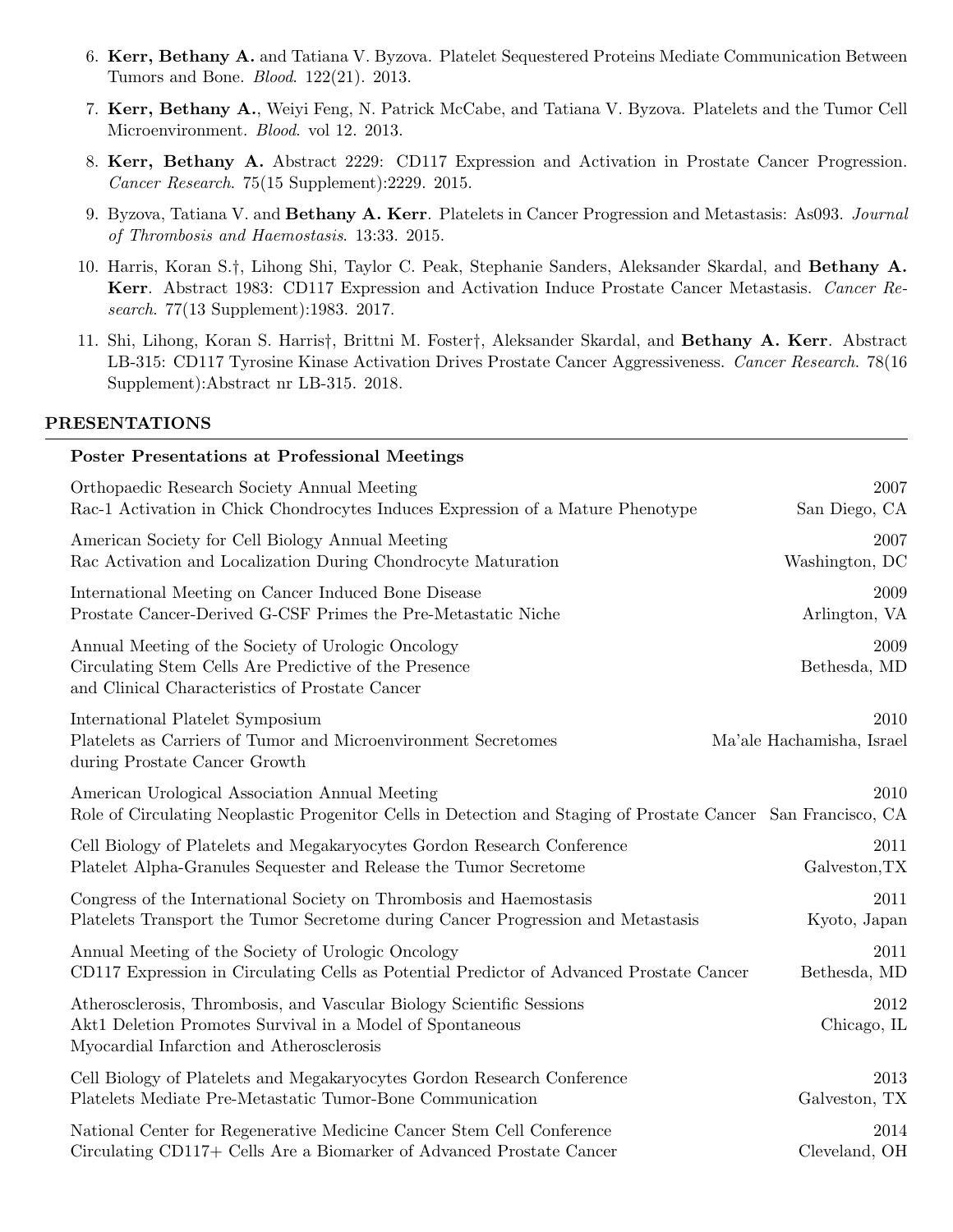| American Association for Cancer Research Annual Meeting                                                                                                                         | 2015                     |
|---------------------------------------------------------------------------------------------------------------------------------------------------------------------------------|--------------------------|
| CD117 Expression and Activation in Prostate Cancer Progression                                                                                                                  | Philadelphia, PA         |
| National Center for Regenerative Medicine Cancer Stem Cell Conference                                                                                                           | 2016                     |
| Disseminated Tumor Cell Marker CD117 Drives Prostate Cancer Metastasis                                                                                                          | Cleveland, OH            |
| Society for Basic Urologic Research Fall Symposium                                                                                                                              | 2016                     |
| Switching on Prostate Cancer Metastasis: CD117 Tyrosine Kinase Activation                                                                                                       | Scottsdale, AZ           |
| American Association for Cancer Research Annual Meeting                                                                                                                         | 2017                     |
| CD117 Expression and Activation Induces Prostate Cancer Metastasis                                                                                                              | Washington, DC           |
| Society for Basic Urologic Research Fall Symposium                                                                                                                              | 2017                     |
| CD117 Tyrosine Kinase Activation Drives Prostate Cancer Aggressiveness                                                                                                          | Tampa, FL                |
| AACR Special Conference: Prostate Cancer: Advances in Basic, Translational, and Clinical Research                                                                               | 2017                     |
| CD117 Tyrosine Kinase Activation Drives Prostate Cancer Aggressiveness                                                                                                          | Orlando, FL              |
| American Association for Cancer Research Annual Meeting                                                                                                                         | 2018                     |
| CD117 Tyrosine Kinase Activation Drives Prostate Cancer Aggressiveness                                                                                                          | Chicago, IL              |
| International Conference on Tumor Microenvironment and Cellular Stress                                                                                                          | 2018                     |
| CD117 Tyrosine Kinase Activation Drives Prostate Cancer Aggressiveness                                                                                                          | Chania, Crete, Greece    |
| Society for Basic Urologic Research Annual Meeting<br>Platelet-Tumor SCF-CD117 Tyrosine Kinase Signaling Axis Drives<br>Prostate Cancer Progression and Metastasis              | 2018<br>Palm Springs, CA |
| Hormone Dependent Cancer Gordon Research Conference                                                                                                                             | 2019                     |
| Bone Microevironment Alterations with Ovarian Cancer and Comorbidities                                                                                                          | Newry, ME                |
| International Translational Medicine and Therapeutics Conference                                                                                                                | 2019                     |
| Developing New Bone Metastasis Models through Tissue-Engineering and Microfluidics                                                                                              | Philadelphia, PA         |
| Society for Basic Urologic Research Annual Meeting                                                                                                                              | 2019                     |
| Developing New Bone Metastasis Models through Tissue-Engineering and Microfluidics                                                                                              | New Orleans, LA          |
| <b>Presentations by Trainees</b>                                                                                                                                                |                          |
| Annual Biomedical Research Conference for Minority Students (Harris)<br>Disseminated Tumor Cell Marker CD117 Drives Prostate Cancer Metastasis<br>Poster Presentation           | 2016<br>Tampa, FL        |
| North Carolina Orthopaedic Association (Jinnah)<br>Creating an in vivo Bone Metastasis Model in an Immunocompetent Host<br>Podium Presentation; Tumor Session Award             | 2017<br>Williamsburg, VA |
| Society for Basic Urologic Research Fall Symposium (Foster)<br>Tumor Communication to the Bone When SCF Is Deleted<br>Poster Presentation                                       | 2017<br>Tampa, FL        |
| Orthopaedic Summit Evolving Techniques (Jinnah)<br>Bone Metastasis Model Development in an Immunocompetent Murine Host<br>Podium Presentation; Awarded Best Basic Science Paper | 2017<br>Las Vegas, NV    |
| Orthopaedic Research Society (Jinnah)<br>Creating an in vivo Bone Metastasis Model in an Immunocompetent Host<br>Poster Presentation                                            | 2018<br>New Orleans, LA  |
| SACNAS- The National Diversity in STEM Conference (Foster)<br>Stem Cell Factor and Its Role in Metastatic Prostate Cancer<br>Poster Presentaiton; Travel Award                  | 2018<br>San Antonio, TX  |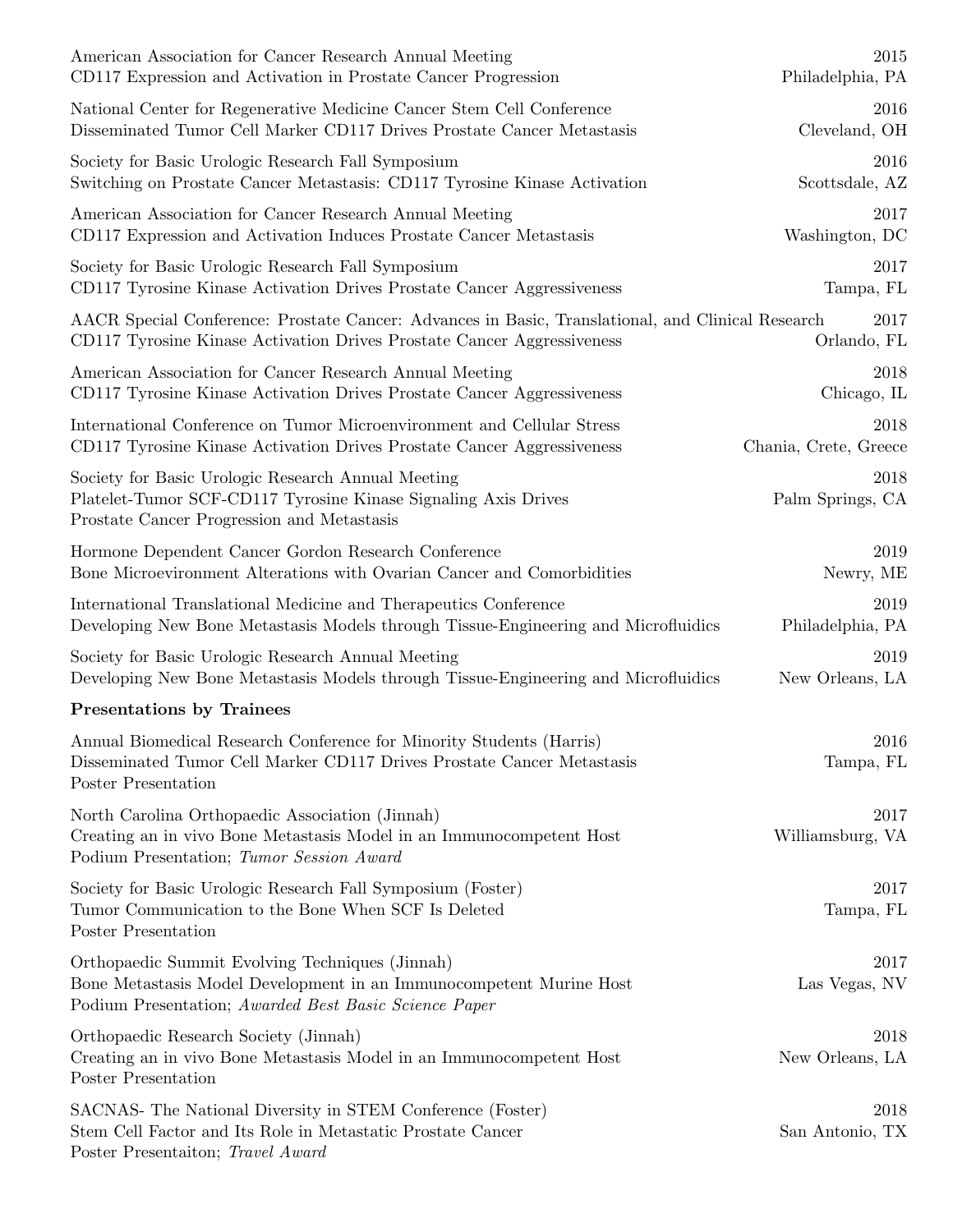| Musculoskeletal Tumor Society (Jinnah)<br>Demonstrating Osteoinductivity in a Decellularized Xenograft Bone Substitute<br>Paper Presentation                                                                                                           | 2018<br>New York, NY               |
|--------------------------------------------------------------------------------------------------------------------------------------------------------------------------------------------------------------------------------------------------------|------------------------------------|
| Annual Biomedical Research Conference for Minority Students (Elliott)<br>CD117+ Prostate Cancer Cells Activated with Stem Cell Factor Displayed Increased<br>AKT Expression and Motility<br>Poster Presentation; Travel Award                          | 2018<br>Indianapolis, IN           |
| North Carolina Orthopaedic Association Annual Meeting (Jinnah)<br>Osteoinductivity of a Novel Decellularized Porcine Bone Graft<br>Paper Presentation                                                                                                  | 2018<br>Kiawah Island, SC          |
| Annual Biomedical Research Conference for Minority Students (Smith)<br>Combination Dose Response of LNCaP-C4-2 CD117+ Cells<br>Poster Presentation                                                                                                     | 2018<br>Indianapolis, IN           |
| Eastern Orthopaedic Association Annual Meeting (Jinnah)<br>Demonstrating Osteoinductivity in a Decellularized Xenograft Bone Substitute<br>Paper Presentation                                                                                          | 2018<br>Amelia Island, FL          |
| American Association of Orthopaedic Surgeons Annual Meeting (Jinnah)<br>Demonstrating Osteoinductivity in a Decellularized Xenograft Bone Substitute<br>Poster Presentation                                                                            | 2019<br>Las Vegas, NV              |
| Gordon Research Conference: Cell Biology of Megakaryocytes and Platelets (Foster)<br>Platelet Sequestered SCF Role in Prostate Cancer Metastasis<br>Poster Presentation                                                                                | 2019<br>Galveston, TX              |
| International Tumor Microenvironment Workshop (Harris)<br>Tumor Cell Marker CD117 Drives Progression and Metastasis in Prostate Cancer<br>Podium Presentation; New Investigator Award                                                                  | 2019<br>Tampa, FL                  |
| North Carolina Orthopaedic Association Annual Meeting (Jinnah)<br>Using a Porcine Derived Xenograft in Rat Critical Defect Model<br>Paper Presentation                                                                                                 | 2019<br>Greensboro, NC             |
| Orthopaedic Summit Evolving Techniques (Jinnah)<br>Using a Porcine Derived Xenograft in Rat Critical Defect Model<br>Paper Presentation                                                                                                                | 2019<br>Las Vegas, NV              |
| FASEB The Steroid Hormones and Receptors in Health and Disease Conference (Langsten)<br>Spontaneous Bone Metastasis and Antiestrogen Response<br>in a Novel Estrogen Receptor-Positive Murine Breast Cancer Model<br>Podium Presentation; Travel Award | 2021<br>Virtual                    |
| <b>Invited Extramural Seminars and Podium Presentations</b>                                                                                                                                                                                            |                                    |
| Platelet Alpha-Granules Sequester and Release the Tumor Secretome<br>Cell Biology of Platelets and Megakaryocytes Gordon Research Conference                                                                                                           | March 23, 2011<br>Galveston, TX    |
| A Key Kinase: the Multiple Roles for Akt1<br>in Atherosclerosis, Vascular Homeostasis and Heart Disease<br>1st Puerto Rico Cell Signaling Scientific Meeting                                                                                           | November $8, 2013$<br>San Juan, PR |
| Intercepting Cancers Circulating Communications: Platelets and Progenitor Cells in Metastasis<br>Tulane University School of Medicine                                                                                                                  | May 7, 2014<br>New Orleans, LA     |
| Intercepting Cancers Circulating Communications: Platelets and Progenitor Cells in Metastasis<br>Karmanos Cancer Institute, Wayne State University                                                                                                     | May 12, 2014<br>Detroit, MI        |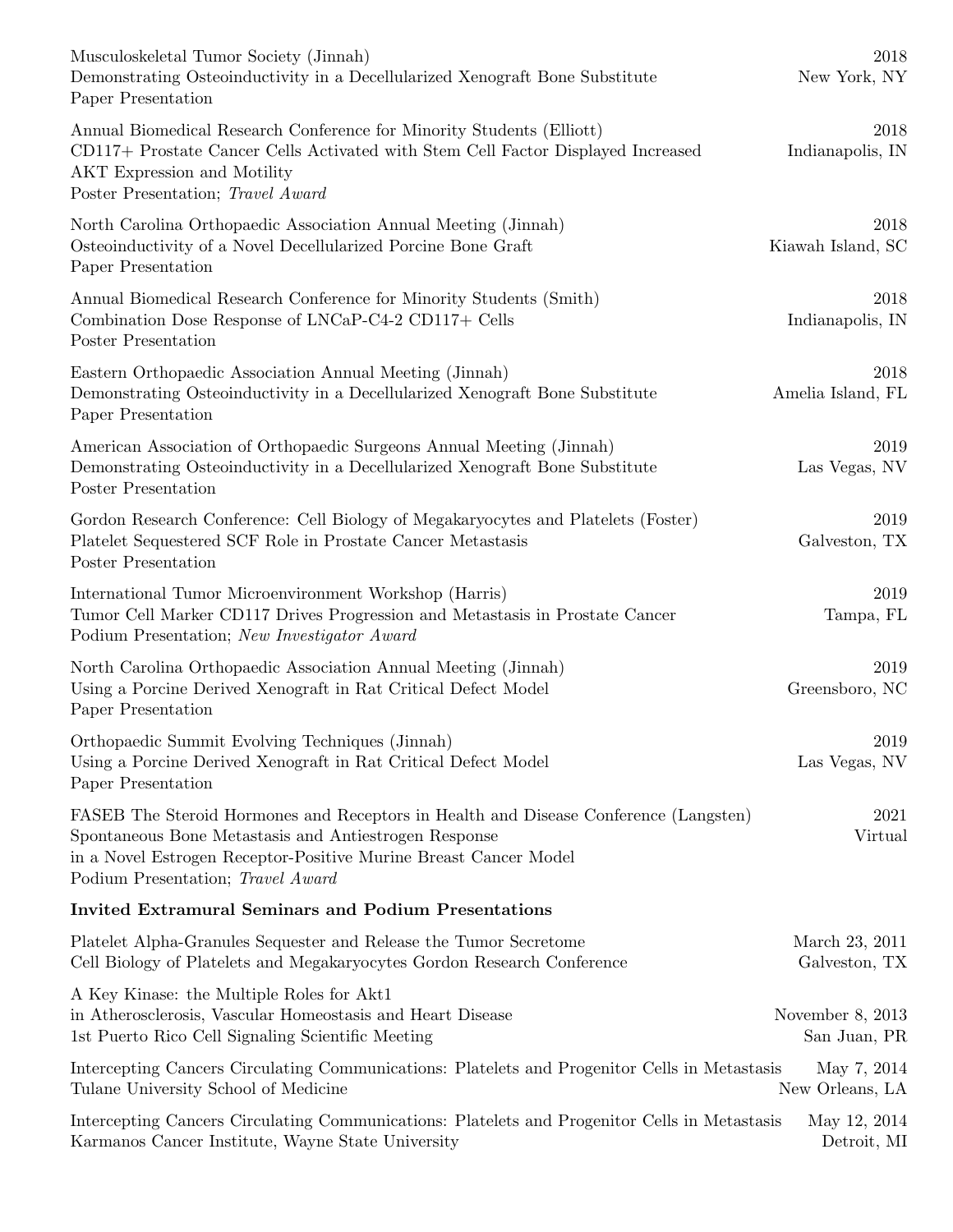| Intercepting Cancers Circulating Communications: Platelets and Progenitor Cells in Metastasis                                                                   | June 23, 2014                       |
|-----------------------------------------------------------------------------------------------------------------------------------------------------------------|-------------------------------------|
| Fels Institute, Temple University                                                                                                                               | Philadelphia, PA                    |
| Intercepting Cancers Circulating Communications: Platelets and Progenitor Cells in Metastasis                                                                   | Aug. 27, 2014                       |
| University of Alabama at Birmingham                                                                                                                             | Birmingham, AL                      |
| Intercepting Cancers Circulating Communications: Platelets and Progenitor Cells in Metastasis                                                                   | Sept. 19, 2014                      |
| Hormel Institute                                                                                                                                                | Austin, MN                          |
| Intercepting Cancers Circulating Communications: Platelets and Progenitor Cells in Metastasis                                                                   | Oct. 30, 2014                       |
| University of Massachusetts, Boston                                                                                                                             | Boston, MA                          |
| Mechanisms of Prostate Cancer Bone Metastasis                                                                                                                   | April 22, 2015                      |
| Department of Orthopaedic Surgery, Thomas Jefferson University                                                                                                  | Philadelphia, PA                    |
| Intercepting Cancers Circulating Communications: Platelets and Progenitor Cells in Metastasis August 25, 2015<br>Wake Forest School of Medicine                 | Winston-Salem, NC                   |
| Two Sides of a Coin: Physiological and Pathological Angiogenesis                                                                                                | September 3, 2015                   |
| University of Rochester Medical Center                                                                                                                          | Rochester, NY                       |
| Disseminated Tumor Cell Marker CD117 Drives Prostate Cancer Metastasis                                                                                          | September 22, 2016                  |
| National Center for Regenerative Medicine Cancer Stem Cell Conference                                                                                           | Cleveland, OH                       |
| CD117 Identifies Prostate Cancer Stem Cells and Drives Metastasis                                                                                               | July 27, 2017                       |
| Virginia-Maryland College of Veterinary Medicine at Virginia Tech                                                                                               | Blacksburg, VA                      |
| Platelet SCF Binds Tumor CD117 Driving Prostate Cancer Progression                                                                                              | June 15, 2019                       |
| International Tumor Microenvironment Workshop                                                                                                                   | Tampa, FL                           |
| Modeling Cancer Cell Bone Metastasis from Invasion to Extravasation                                                                                             | October 18, 2019                    |
| Rowan University                                                                                                                                                | Glassboro, NJ                       |
| Uncovering the Mechanisms of Bone Metastasis through Modeling and Microfluidics                                                                                 | September 15, 2020                  |
| Case Western Reserve University                                                                                                                                 | Cleveland, OH                       |
| Platelets and Bone Marrow-Derived Progenitor Cells in Prostate Cancer Metastasis<br>Blood and Bone Seminar Series<br>YouTube Link: https://youtu.be/W2Cg2q1c6KI | September 29, 2020<br>Online Series |
| Modeling Prostate Cancer Bone Tropism                                                                                                                           | November 13, 2020                   |
| Society for Basic Urologic Research Annual Meeting                                                                                                              | Virtual                             |
| Discovering Bone Metastasis Mechanisms via Modeling and Microfluidics                                                                                           | May 5, 2021                         |
| Washington University, St. Louis                                                                                                                                | St. Louis, MO                       |
| <b>Commercial Presentations</b>                                                                                                                                 |                                     |
| The Interplay between Platelets and Circulating Progenitor Cells Impacts Tumor Growth                                                                           | October 13, 2011                    |
| Baxter Healthcare Corporation Young Investigator Award Seminars                                                                                                 | Deerfield, IL                       |
| <b>Internal Seminars</b>                                                                                                                                        |                                     |
| Role of Circulating "Stem" Cells in Pathology of Prostate Cancer<br>Cleveland Clinic-CWRU Prostate Cancer Research Group                                        | May 29, 2009                        |
| Circulating Progenitor Cells as Biomarkers for Prostate Cancer<br>Glickman Urological and Kidney Institute Prostate Cancer Retreat                              | January 7, 2012                     |
| The Curious Case of Akt1 Activation in Atherosclerosis and Heart Disease<br>Lerner Research Institute Page Lecture Workshop                                     | March 23, 2012                      |
| Circulating CD117+ Progenitor cells in Prostate Cancer<br>Case Comprehensive Cancer Center Prostate Cancer Focus Group                                          | April 27, 2012                      |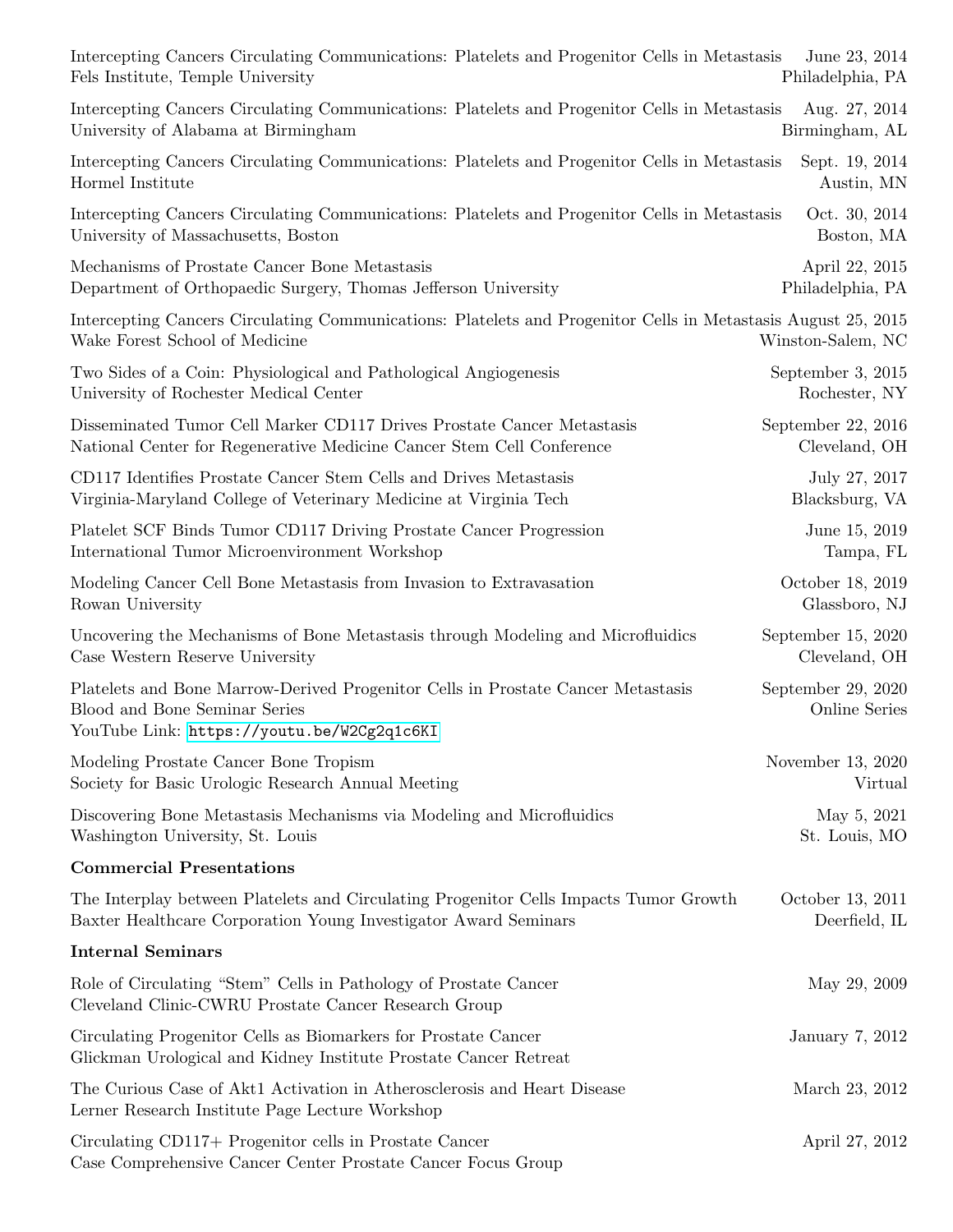| Intercepting Cancers Circulating Communications: Platelets and Progenitor Cells in Metastasis<br>Case Comprehensive Cancer Center Prostate Cancer Working Group                                               | July 16, 2015       |
|---------------------------------------------------------------------------------------------------------------------------------------------------------------------------------------------------------------|---------------------|
| Discovering Biomarkers of Prostate Cancer Progression<br>Wake Forest Baptist Comprehensive Cancer Center Prostate Cancer Center of Excellence                                                                 | November $16, 2016$ |
| Cancer Stem Cell Marker CD117 Drives Prostate Cancer Metastasis<br>Wake Forest Baptist Comprehensive Cancer Center Tumor Microenvironment Interest Group                                                      | October 17, 2017    |
| Who's In Charge Here? Interplay Between Cancer<br>and the Bone Microenvironment during Metastasis<br>Wake Forest Baptist Orthopaedic Surgery Grand Rounds                                                     | July 18, 2018       |
| Developing New Bone Metastasis Models through Tissue-Engineering and Microfluidics<br>Wake Forest University-Virginia Tech Biomedical Engineering Department                                                  | October 22, 2019    |
| Generating Clinically-Relevant Breast Cancer Metastatic Models<br>Wake Forest Baptist Comprehensive Cancer Center Breast Cancer Center of Excellence                                                          | October 19, 2020    |
| Developing Tissue-Engineered Models to Track Breast Cancer Bone Metastasis<br>Wake Forest School of Medicine Women in Medicine and Science Women's Health Research Day                                        | April 21, 2021      |
| DIDACTIC INSTRUCTION                                                                                                                                                                                          |                     |
| Course Director<br>MCB 722, Basic Concepts in Cancer Research (2.0 hrs)<br>WFU Graduate School for Arts and Sciences, Molecular and Cellular Biosciences Program                                              | $2016$ - Present    |
| Facilitator<br>CABI 711/712: Advanced Topics in Cancer Biology (Journal Club)<br>WFU Graduate School for Arts and Sciences, Molecular and Cellular Biosciences Program, Cancer Biology Track                  | $2016$ - Present    |
| Lecturer<br>MCB 721, Basic Concepts in Cancer Biology<br>WFU Graduate School for Arts and Sciences, Molecular and Cellular Biosciences Program                                                                | $2017$ - Present    |
| Facilitator                                                                                                                                                                                                   | $2017 - 2019$       |
| MMTS 724, Scientific Development and the Business of Science<br>WFU Graduate School for Arts and Sciences, Molecular and Cellular Biosciences Program, Molecular Medicine<br>and Translational Sciences Track |                     |
| Facilitator<br>GRAD 714, Scientific Integrity $&$ Professionalism<br>WFU Graduate School for Arts and Sciences                                                                                                | 2020                |
| Course Director<br>GRAD 700, Independent Study: Designing Microfluidic Models of Metastasis<br>WFU Graduate School for Arts and Sciences                                                                      | 2020                |
| <b>MENTORING</b>                                                                                                                                                                                              |                     |
| <b>Graduate Student Trainees</b>                                                                                                                                                                              |                     |

| Brittni Foster, M.S.; Ph.D. Candidate                                                                                                                                      | $2017$ - Present                   |
|----------------------------------------------------------------------------------------------------------------------------------------------------------------------------|------------------------------------|
| Molecular and Cellular Biosciences Graduate Program, MMTS                                                                                                                  | Thesis Advisor                     |
| Alex Jinnah, M.D., Ph.D.<br>Molecular and Cellular Biosciences Graduate Program, MMTS<br>Current: Resident, Orthopaedic Surgery Department, Wake Forest School of Medicine | $2017 - 2021$<br>Thesis Co-Advisor |
| Koran Harris; Ph.D. Candidate                                                                                                                                              | $2018$ - Present                   |
| Molecular and Cellular Biosciences Graduate Program, Cancer Biology                                                                                                        | Thesis Advisor                     |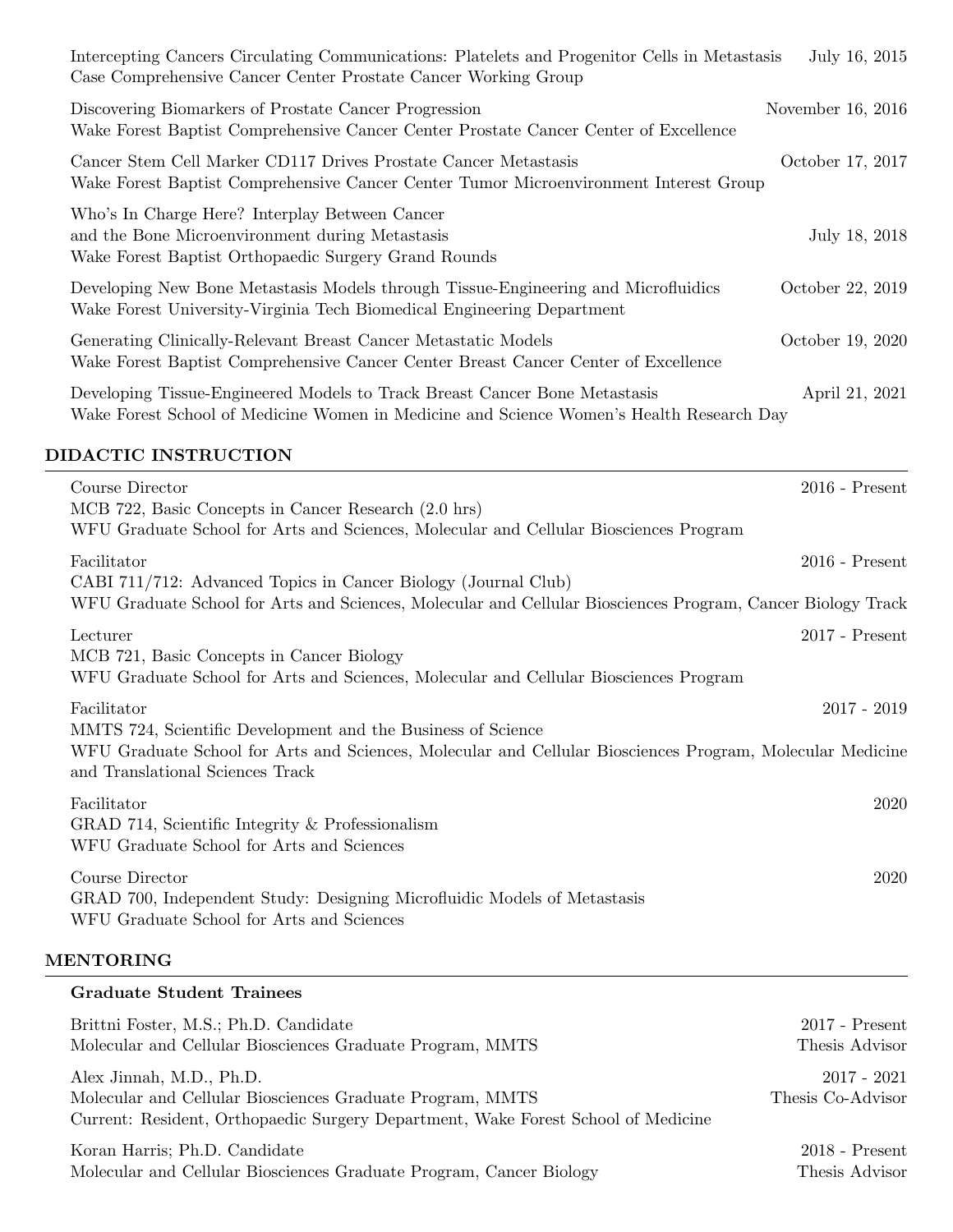| Maria Xie, M.S.<br>Biomedical Sciences MS Program<br>Current: Clinical Studies Coordinator I, Wake Forest Baptist Comprehensive Cancer Center                                                               | 2019<br>Research Advisor             |
|-------------------------------------------------------------------------------------------------------------------------------------------------------------------------------------------------------------|--------------------------------------|
| Chirayu Patel, M.S.<br>Molecular and Cellular Biosciences Graduate Program<br>Current: Ph.D. Student, Wake Forest School of Medicine                                                                        | 2019<br>Thesis Advisor               |
| Victoria Surratt; M.S. Student<br>Biomedical Sciences MS Program                                                                                                                                            | $2020$ - Present<br>Research Advisor |
| Kendall Langsten, D.V.M; Ph.D. Student<br>Molecular and Cellular Biosciences Graduate Program, MMTS<br>T32 OD010957 Laboratory Animal & Comparative Medicine Training Fellow                                | $2021$ - Present<br>Thesis Advisor   |
| <b>Medical Student Trainees</b>                                                                                                                                                                             |                                      |
| Danish Zaidi, B.A., M.T.S., M.B.E<br>Dubie Holliman Heart and Cancer Fund MSRP Recipient                                                                                                                    | $2016 - 2017$                        |
| Benjamin Zacks, B.S.                                                                                                                                                                                        | $2017 - 2018$                        |
| Undergraduate Student Trainees                                                                                                                                                                              |                                      |
| Amanda Alzayed, B.S., John Carroll University<br>Current: Resident, Riverside Methodist Hospital                                                                                                            | 2011                                 |
| Hannah Conway, B.S., Notre Dame College<br>Current: Clinical Research Coordinator, Huntsman Cancer Institute, University of Utah                                                                            | 2015                                 |
| Koran Harris, B.S., North Carolina A&T<br>MARC U-STAR Scholar; DOD NC Summer Undergraduate Prostate Cancer Research Student<br>Current: Molecular and Cellular Biosciences Graduate Program, Cancer Biology | $2016 - 2017$                        |
| Ziaqueria Short, B.S., Winston-Salem State University<br>NIGMS-RISE Scholar; DOD NC Summer Undergraduate Prostate Cancer Research Student<br>Current: Reception Tech, CSL Plasma                            | 2017                                 |
| Phyllis Elliot, B.S., University of North Carolina - Chapel Hill<br>Gates Foundation Millennium Scholar<br>Current: Graduate Student, Emory University                                                      | $2017 - 2018$                        |
| Conner Song, B.S., Wake Forest University<br>Current: Graduate Student, Baylor University                                                                                                                   | $2018 - 2019$                        |
| Sheldon Smith, B.S., Winston-Salem State University<br>NIGMS-RISE Scholar; NIH/NHLBI EICS Summer Scholar<br>Current: D.P.T. Student                                                                         | 2018                                 |
| Jessica Dean, B.S., University of North Carolina - Pembroke<br>NIGMS-RISE Scholar; NIH/NCI R25 CREGP Summer Scholar<br>Current: Graduate Student, The Ohio State University                                 | 2019                                 |
| Stephen Sokolosky, Wake Forest University                                                                                                                                                                   | 2020                                 |
| Lexie Skeen, Wake Forest University                                                                                                                                                                         | $2021$ - Present                     |
| Drew Nwokeafor-Laz, Wake Forest University<br>NIH R25 ENGAGED Scholar                                                                                                                                       | 2021                                 |
| Shamon Mercier, University of North Carolina - Pembroke<br>NIGMS-RISE Scholar; NIH/NCI R25 CREGP Summer Scholar                                                                                             | $2021$ - Present                     |